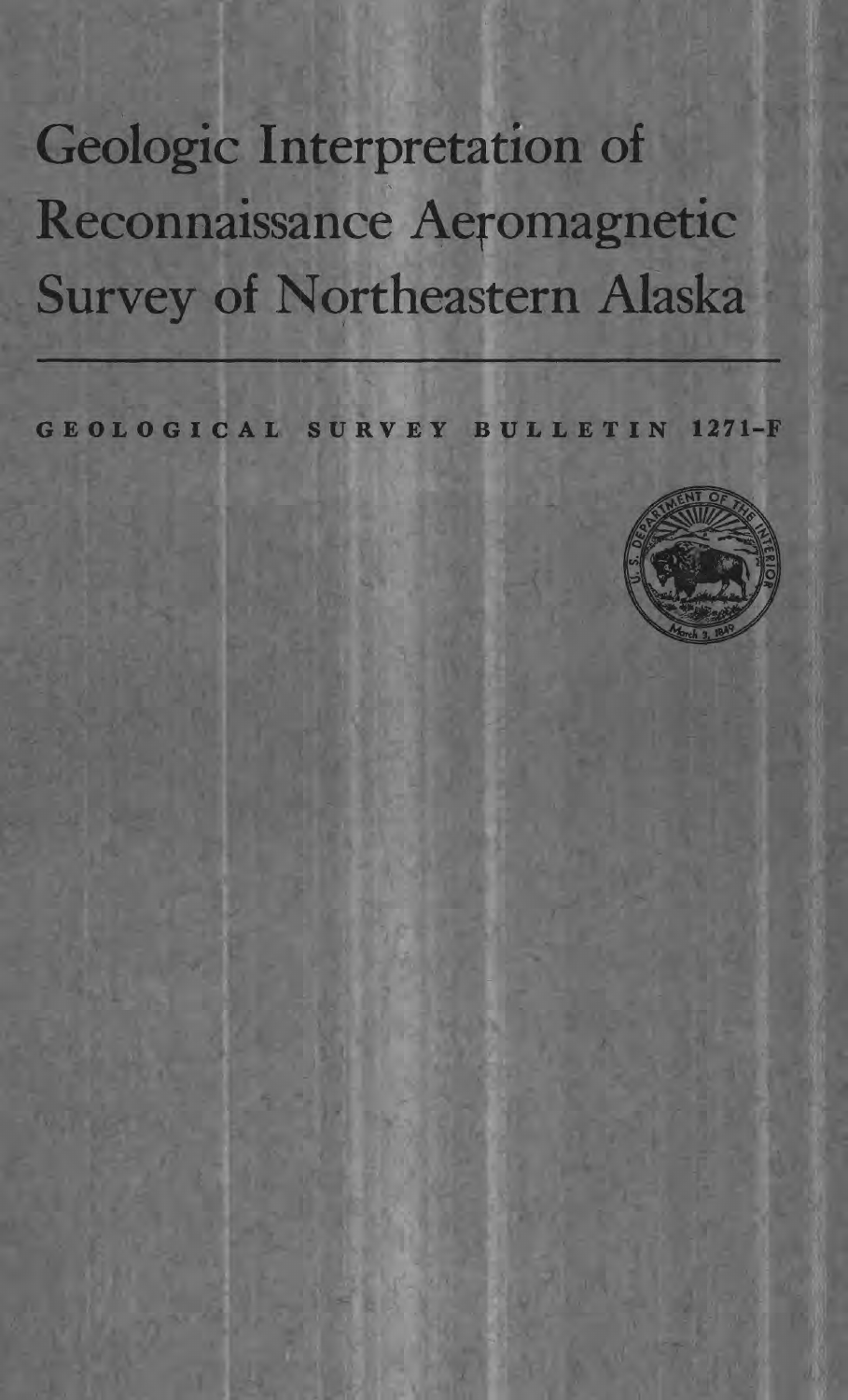**MOVA**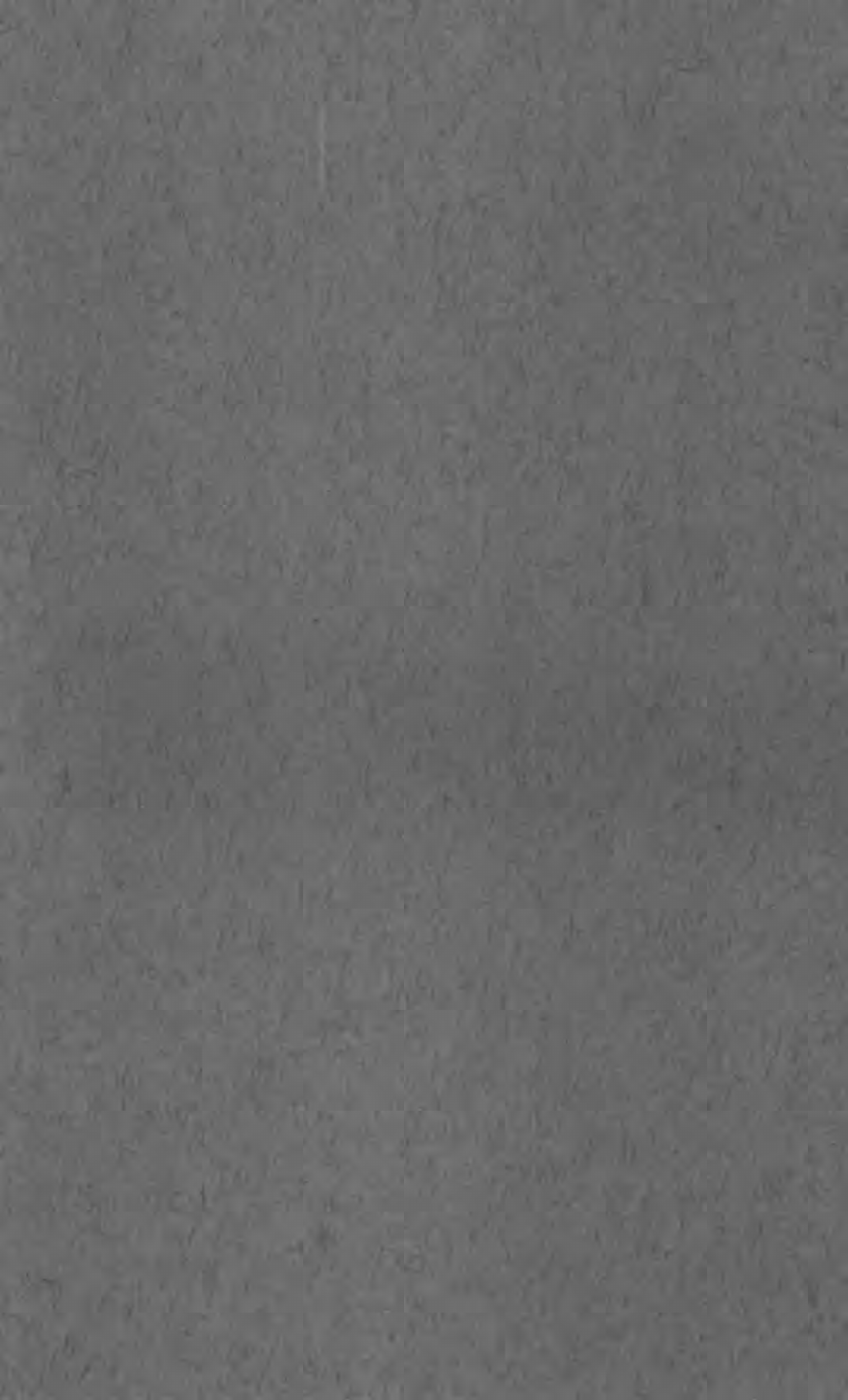# Geologic Interpretation of Reconnaissance Aeromagnetic Survey of Northeastern Alaska

*By* WILLIAM P. BROSGE, EARL E. BRABB, *and* ELIZABETH R. KING CONTRIBUTIONS TO GENERAL GEOLOGY

GEOLOGICAL SURVEY BULLETIN 1271-F

*Magnetic profiles indicate that northeastern Alaska may be divided into five areas, each of which has a distinctive magnetic character*



**UNITED STATES GOVERNMENT PRINTING OFFICE, WASHINGTON : 1970**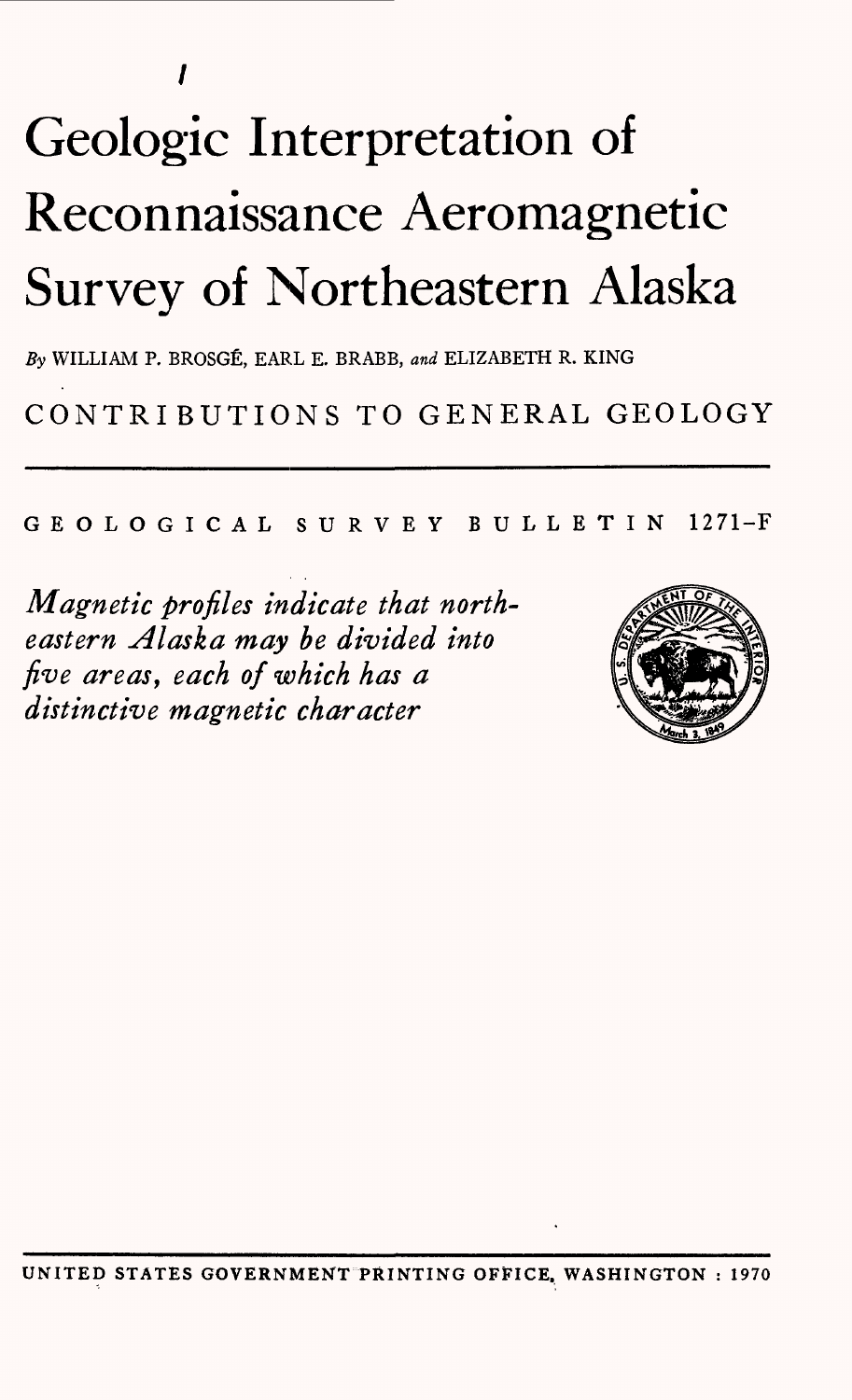# **UNITED STATES DEPARTMENT OF THE INTERIOR WALTER J. HICKEL,** *Secretary*

#### **GEOLOGICAL SURVEY**

**William T. Pecora,** *Director*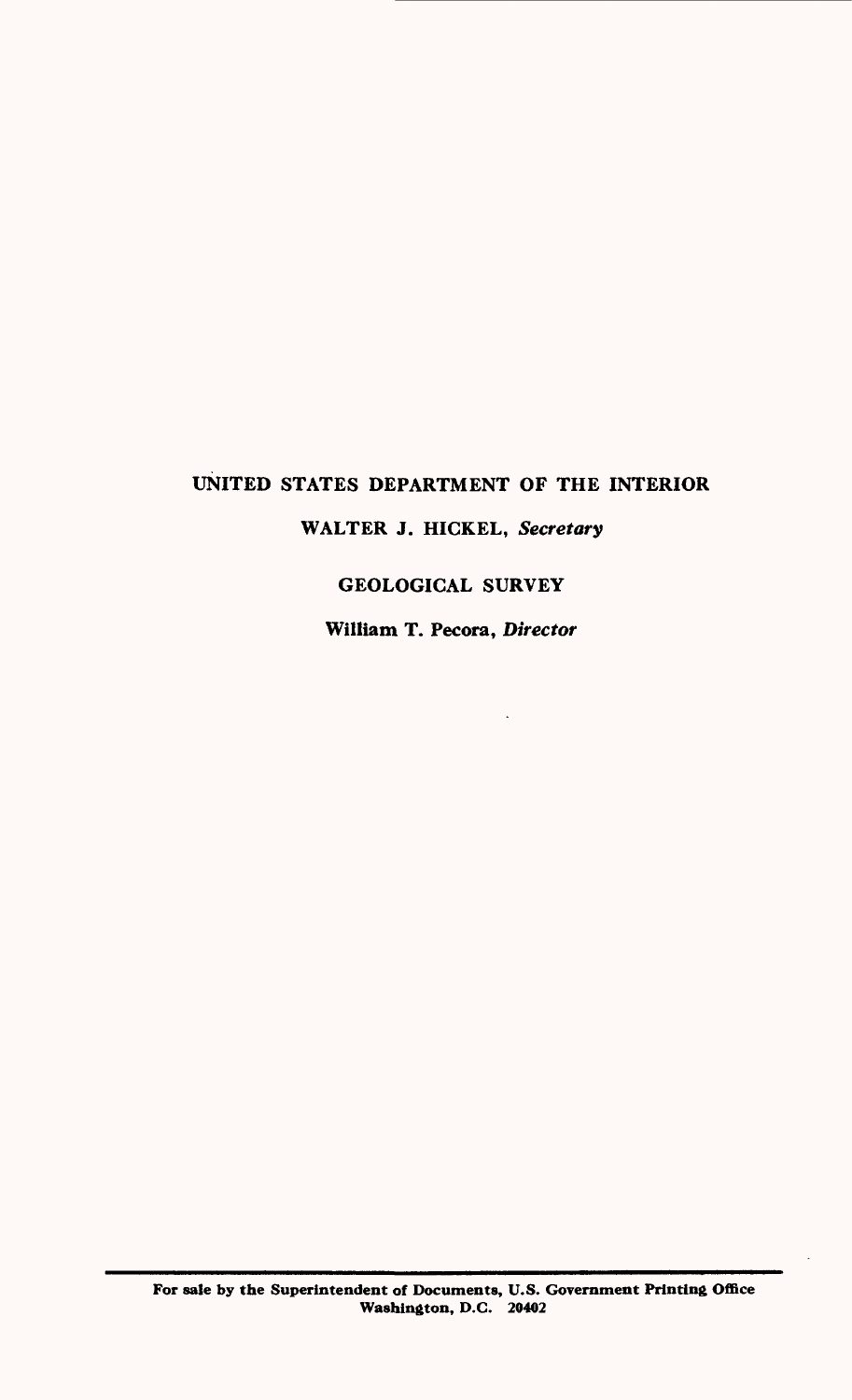## CONTENTS

|                                                      | Page             |
|------------------------------------------------------|------------------|
|                                                      | F1               |
|                                                      |                  |
| Previous aeromagnetic surveys in northeastern Alaska | $\boldsymbol{2}$ |
|                                                      | 3                |
|                                                      | 4                |
| Interpretation of the magnetic data                  | 5                |
|                                                      | 6                |
|                                                      | 8                |
|                                                      | 12               |
|                                                      | 12               |

## ILLUSTRATIONS

[Plates are in separate volume]

- PLATE 1. Geologic map of northeastern Alaska interpreted from geologic and aeromagnetic data.
	- 2. Aeromagnetic profiles of northeastern Alaska indicating boundaries of magnetic rock units shown on geologic map.
	- 3. Aeromagnetic map of northeastern Alaska.

ŧ

ni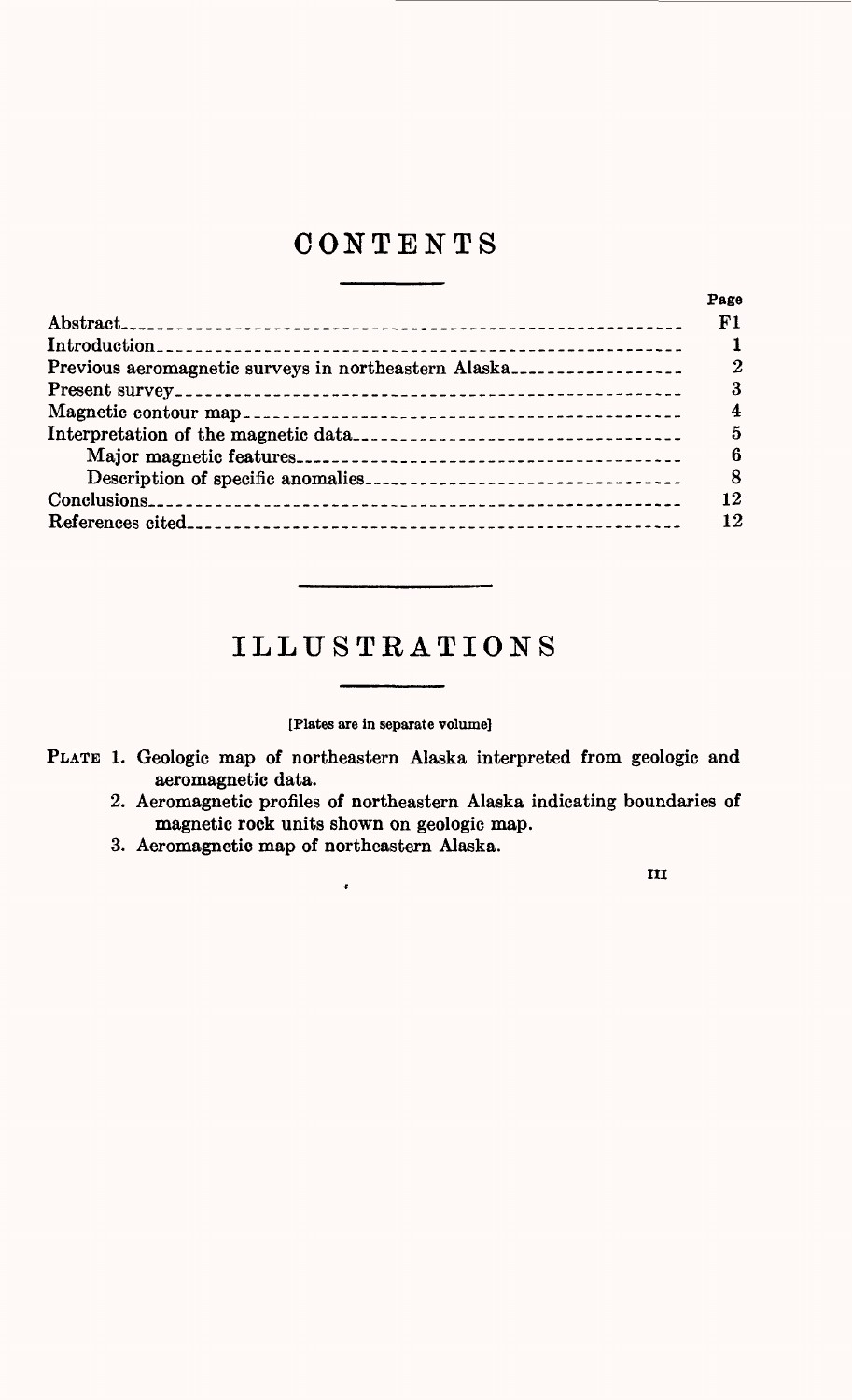$\label{eq:2.1} \frac{1}{2} \sum_{i=1}^n \frac{1}{2} \sum_{j=1}^n \frac{1}{2} \sum_{j=1}^n \frac{1}{2} \sum_{j=1}^n \frac{1}{2} \sum_{j=1}^n \frac{1}{2} \sum_{j=1}^n \frac{1}{2} \sum_{j=1}^n \frac{1}{2} \sum_{j=1}^n \frac{1}{2} \sum_{j=1}^n \frac{1}{2} \sum_{j=1}^n \frac{1}{2} \sum_{j=1}^n \frac{1}{2} \sum_{j=1}^n \frac{1}{2} \sum_{j=1}^n \frac{$  $\label{eq:2.1} \frac{1}{\sqrt{2}}\int_{0}^{\infty}\frac{1}{\sqrt{2\pi}}\left(\frac{1}{\sqrt{2\pi}}\right)^{2}d\mu\,d\mu\,.$  $\mathcal{L}^{\text{max}}_{\text{max}}$  , where  $\mathcal{L}^{\text{max}}_{\text{max}}$  $\mathcal{L}^{\text{max}}_{\text{max}}$  , where  $\mathcal{L}^{\text{max}}_{\text{max}}$  $\mathcal{L}(\mathcal{L}^{\text{max}}_{\mathcal{L}})$  , where  $\mathcal{L}^{\text{max}}_{\mathcal{L}}$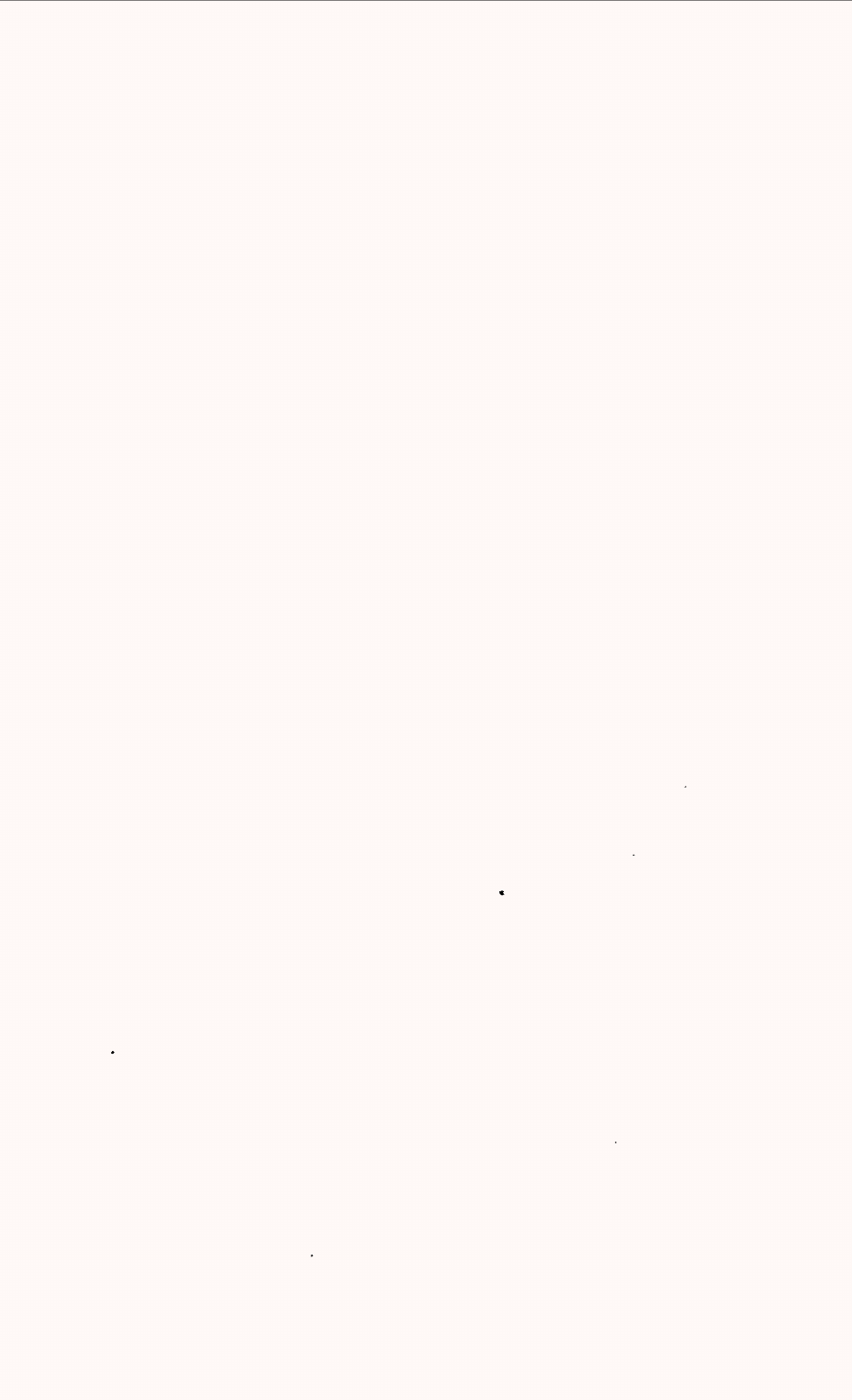#### CONTRIBUTIONS TO GENERAL GEOLOGY

### **GEOLOGIC INTERPRETATION OF RECONNAISSANCE AEROMAGNETIC SURVEY OF NORTHEASTERN ALASKA**

By WILLIAM P. BROSGE, EARL E. BRABB, and ELIZABETH R. KING

#### ABSTRACT

Aeromagnetic reconnaissance of northeastern Alaska in 1965 covered approximately 100,000 square miles, from lat 64° N. to the Arctic Ocean and from the Alaska-Yukon boundary to long 148°30' W. A magnetic contour map was compiled from data from the 1965 survey and earlier surveys. On the basis of these data, northeastern Alaska may be divided into five areas, each having a distinct magnetic character. A study of specific anomalies within these areas led to the tracing of such features as the Tintina fault zone, Ruby uplift, and Kobuk trench for more than 100 miles. Other features, such as inferred north-trending faults and serpentine belts, had not been identified previously by surface geologic methods. The probable extension of volcanic rocks beneath the Yukon Flats limits the size of a possible Tertiary petroleum basin. Discovery of large magnetic anomalies in the Yukon-Tanana Upland provides new possibilities for exploration for mineral deposits associated with ultramafic rocks.

#### **INTRODUCTION**

The geology of northeastern Alaska, like that of many other parts of the State, is not well known, and geophysical exploration has not been extensive. From 1888 to 1940, reconnaissance geological studies were restricted largely to areas near a few major navigable rivers. Modern, regional geologic quadrangle maps at a scale of 1: 250,000 or larger cover less than one-third of the area. The geologic work that has been done, however, indicates that northeastern Alaska is underlain by a variety of igneous, metamorphic, and sedimentary rocks of different ages. Nearly every geologic system, as well as the Precambrian, is represented. Most of the rocks have been complexly folded and faulted.

The choice of the proper geophysical techniques for exploring such large and poorly mapped areas is always difficult. However, widely spaced aeromagnetie profiles have proved useful for delineating the more important tectonic units and for planning more detailed surveys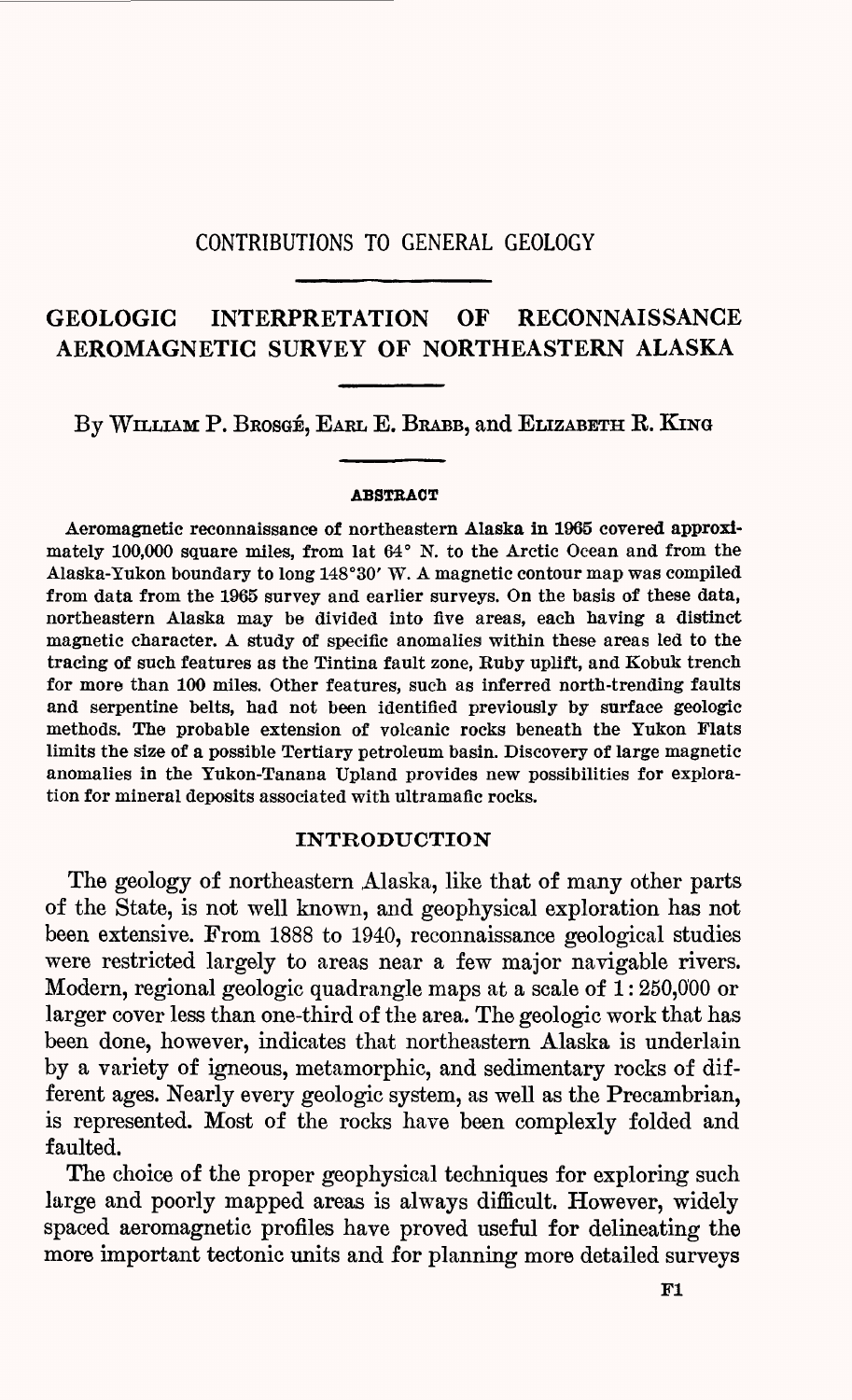in such areas as the Cook Inlet area of Alaska (Grantz and others, 1963) and the Arctic Archipelago of Canada (Gregory and others, 1961). Even in an area where the geology was better known, widely spaced aeromagnetic profiles along a transcontinental strip from Washington, D.C., to San Francisco, Calif., proved very useful in indicating unsuspected gross geologic structures (Zietz and others, 1966). Accordingly, it was decided that further experiments be made with such reconnaissance profiles in Alaska.

The aeromagnetic reconnaissance of northeastern Alaska was initiated and planned by Isidore Zietz in 1965 and was supervised in the field by Randolph W. Bromery. J. L. Vargo compiled the aeromagnetic data as profiles, and J. R. Kirby combined these profiles with earlier data obtained by Andreasen (1960a, b) to form a preliminary contour map. This contour map was later modified by E. R. King; she also provided most of the geophysical interpretation for this report. These magnetic data were turned over to Brosge and Brabb, who had done geologic mapping in the area; they provided most of the geologic interpretation.

The authors were helped by discussions with Isidore Zietz, Ernest Lathram, Andrew Griscom and D. F. Barnes. The writers are especially grateful to Barnes for his extensive technical review of the manuscript and for his many constructive criticisms. They are also grateful to A. S. MacLaren of the Geological Survey of Canada who sent them detailed aeromagnetic maps of the Yukon Territory (Canada Geological Survey, 1966) adjacent to the southeast corner of the map.

#### **PREVIOUS AEROMAGNETIC SURVEYS IN NORTHEASTERN ALASKA**

Some of the pioneering work in the application of aeromagnetic data to the solution of geologic problems was done in the Naval Petroleum Reserve and in the surrounding region just west of the area shown on plate 1 (see index map on pl.  $1$  and Woolson and others, 1962).

Several total intensity aeromagnetic profiles, primarily over the Yukon Flats (the central part of the area shown on pl. 1), were obtained by the U.S. Geological Survey in 1954 and 1958 and were released for public inspection in 1960 (Andreasen, 1960a, b). Most of these profiles were flown north and south at a barometric elevation of 2,500 feet, or slightly higher at the north ends; some of the profiles in the western part were flown at 4,000 to 8,000 feet above sea level. The north-south profiles are incorporated in this report and published here for the first time. Six northwest-trending profiles parallel to the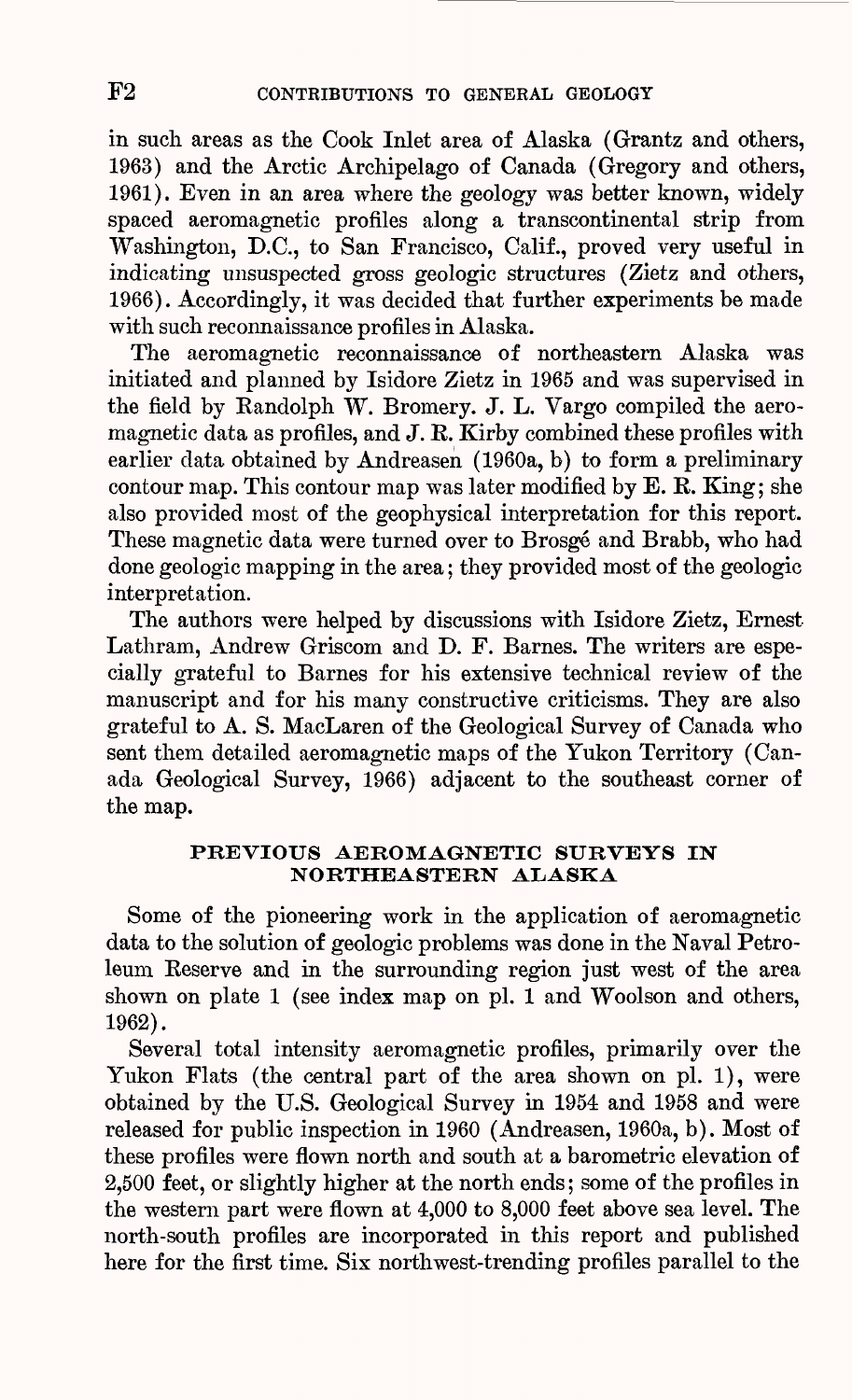Yukon River between long 147° and 144° W. (see index map on pl. 1) were not included in this report. An aeromagnetic survey of a 900square-mile area near Fairbanks (pi. 1; Andreasen and others, 1964), is the only other published aeromagnetic report for northeastern Alaska.

#### **PRESENT SURVEY**

The experimental aeromagnetic reconnaissance of northeastern Alaska was made in July and early August of 1965. It covered an area of approximately 100,000 square miles, extending from lat 64° N. to the Arctic Ocean and from the Alaska-Yukon boundary to long 148° 30' W. (pi. 1). The flight elevation was 5,000 feet above sea level, except in the mountainous areas where it was slightly higher. Twentyone north-south flight lines were flown 10 miles apart except at the western edge of the area where the spacing was increased to 20 miles; and two east-west base lines were flown near the northern and southern boundaries of the survey. Only nine of the north-south lines extended to the Arctic Ocean; unfavorable weather conditions made it necessary to break off the other flight lines south of the Brooks Range. The locations of the flight lines are shown on plates 1 and 3.

A flux-gate magnetometer that recorded continuously was used for the measurements; many of the surveying and processing techniques were those described by Balsley (1952). However, the aircraft's equipment included some new experimental components designed for eventual digital processing of magnetic data, and position control of this survey was obtained by Doppler navigation as well as strip-film camera records. The published 1: 250,000-scale Alaskan topographic maps were used for navigation and initial data compilation, although this proved difficult in areas with topography as complex as the Brooks Range. Furthermore, just reconnaissance versions of these maps were available for the Eagle and Big Delta quadrangles at the southeastern corner of the survey area. Position accuracy was generally better than was needed for the 1:1,000,000 scale of the published maps and profiles, but a few position errors of 1 to even 4 miles could have occurred in places where Doppler equipment failures coincided with poor stripfilm camera records or inadequate maps.

The magnetic profiles are all relative to an arbitrary datum and include any instrumental or diurnal drift that occurred in the recording interval. Daily phone checks were made with the U.S. Coast and Geodetic Survey magnetic observatory at College, Alaska, and flights were canceled on days when magnetic disturbances larger than 50 gammas were expected.

In the auroral zone magnetic disturbances show large variations within short distances (Morley, 1953; Westcott, 1960), and a few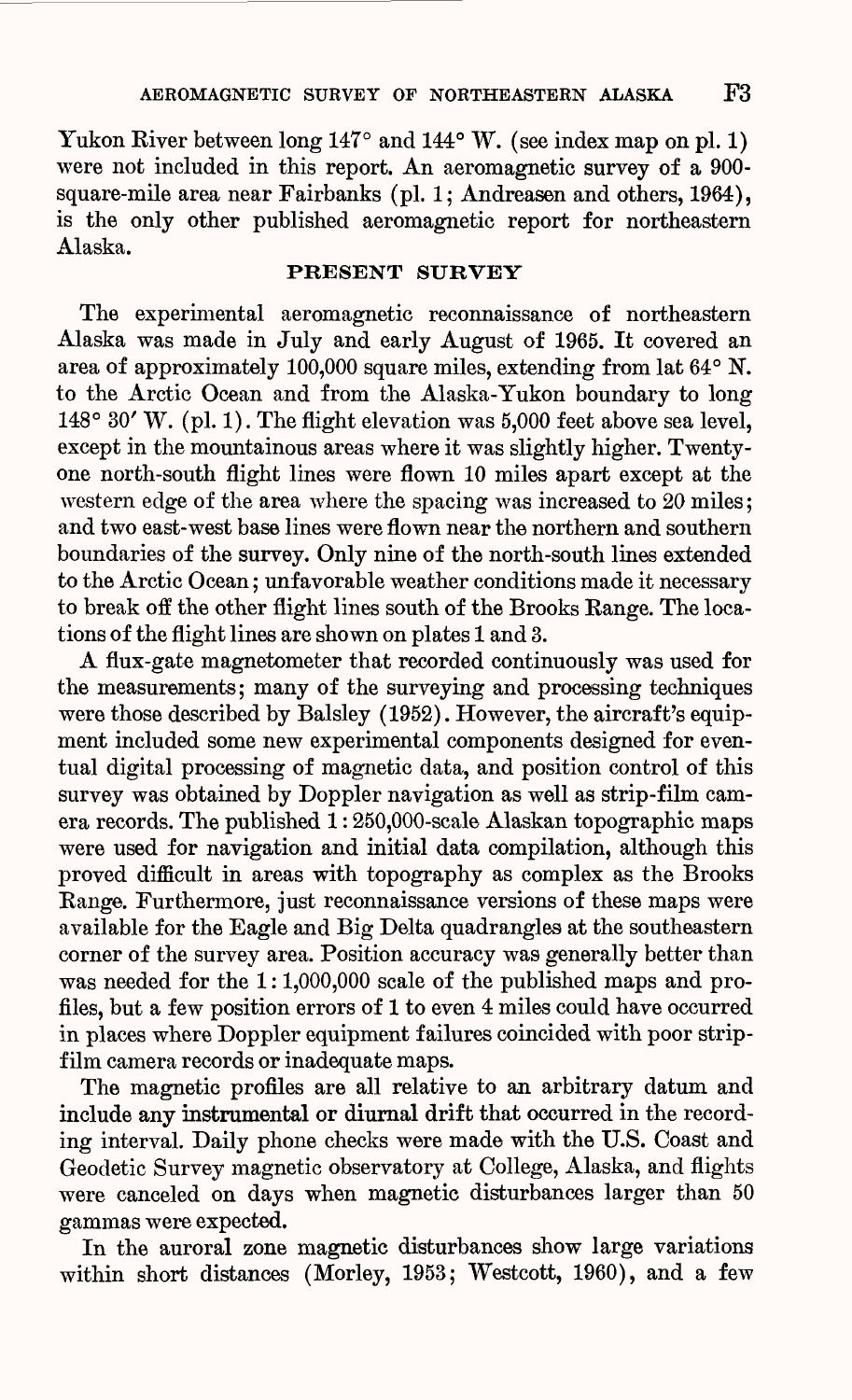local variations with magnitudes as large as 100 gammas could be caused by ionospheric rather than geologic sources. However, almost all the observed anomalies correlate with the known geology or with anomalies on adjacent traverses and are probably geologic rather than transient.

The profiles from both the 1965 survey and the earlier surveys in 1954 and 1958 are shown on plate 2 at a horizontal scale of 1:1,000,000 corresponding to plate 1. The profiles all decrease to the south with a uniform gradient of 1.5 to 2 gammas per mile. This gradient, which is clearest on the parts of the profiles with fewest magnetic anomalies, such as north of lat 68° in the Brooks Kange and Arctic Costal Plain and in parts of the Yukon Flats, is the component of change of the earth's main magnetic field along the flightpath.

#### **MAGNETIC CONTOUR MAP**

The magnetic contour map (pi. 3) was compiled by John R. Kirby from the 1965 data augmented by several of the north-south lines from the earlier surveys (line 8-B, Andreasen, 1960a; lines 1, 2, 11, 36, 44, 45, and 4Y, Andreasen, 1960b). Although the lines were too widely spaced for a detailed contour map, Kirby was able to delineate most of the larger magnetic features, particularly with the use of the earlier data to give a closer spacing in the more magnetic areas.

The values on each profile are relative to an arbitrary datum. The profiles were adjusted to this datum by means of the base lines at the north and south ends of the surveyed area and by a group of six northwest-trending profiles flown previously. (Andreasen, 1960b; and index map on pi. 1.) Data from a test line flown before and after each day's work were also used to tie the profiles to a uniform datum and remove drift. Most of the supplementary profiles were recorded 2,500 feet lower than the 1965 data and have correspondingly higher amplitudes and more numerous small anomalies, but the 20 gamma contour interval is sufficiently large so that a coherent pattern is obtained. The errors in datum, as well as errors from mislocation, and differences caused by variations in elevation tend to elongate contours along the flight lines so that north-south features and trends are not as reliable as those that are transverse to the flight lines.

In general, the magnetic pattern shown by the contoured data east of Fairbanks and south of the Brooks Range is more reliable than that for the western margin of the map and in the area north of the Brooks Range where the data are widely spaced. This seems to be partially offset, however, by the much more open character of the magnetic field in the north.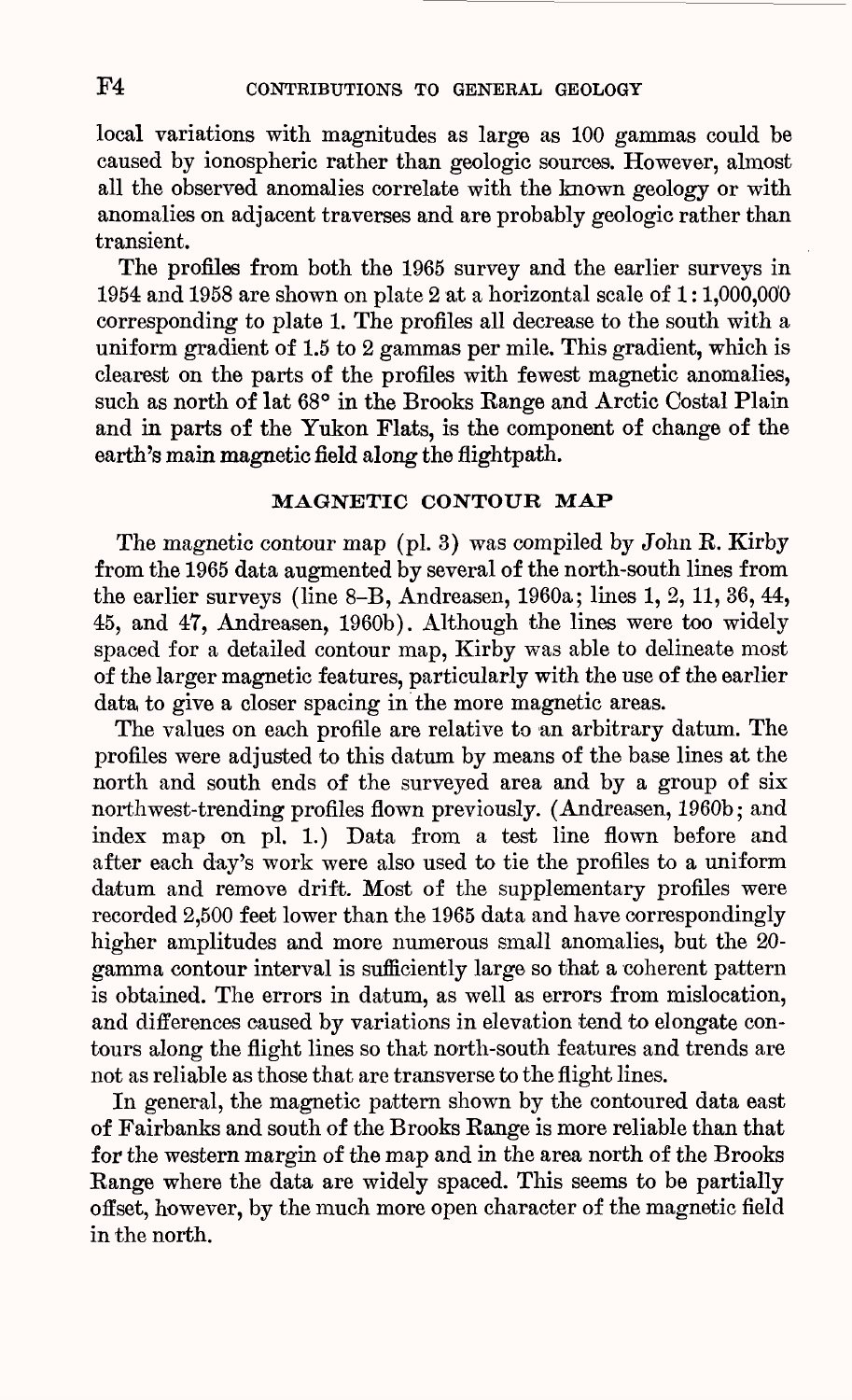The contoured data as originally drawn were strongly affected by the earth's field which slopes to the southwest at 3 to 4 gammas per mile, and it was necessary to remove this gradient in order to show the significant anomalies, particularly in the smoother sections of the map. The gradient removed was represented by linear contours trending N.25° W. so spaced that the gradient decreased from about 4-gammas per mile at the southwest corner of the map to about 3 gammas per mile at the northeast corner.

The magnetic contour map was compiled on sheets of the U.S. Army Map Service World Series  $(1:1,000,000)$  scale); it has been adjusted to fit the  $1:1,000,000$ -scale base of the geologic map (pl. 1) that had been compiled by the U.S. Geological Survey. Because the two base maps are on different projections, the position of the contours on the new base is in error by as much as 1 mile in some places.

Some of the limitations of the reconnaissance aeromagnetic survey can be noted by comparing the area along the northern part of traverse 70 on plate 3 with a small area of overlap along the eastern edge of plate 4 of Woolson and others (1962). A sharp, northeast-trending anomaly on the Woolson map in the vicinity of the lower Shaviovik River is only a subtle feature of unknown orientation on the present contour map.

### **INTERPRETATION OF THE MAGNETIC DATA**

The magnetic profiles (pi. 2) show numerous anomalies caused by variations in magnetization of the rocks, principally the mafic and ultramafic varieties, but also some granitic and metamorphic rocks. This magnetization is a combination of that induced by the present earth's field and the remanent magnetization—the latter tending to be largest in the mafic volcanic rocks. In some cases the direction of the remanent magnetization is reversed to give a negative anomaly. Several of these negative anomalies that cross basaltic dikes or serpentine bodies can be seen on profiles from the southern part of the area. Narrow steep anomalies on the magnetic profiles are caused by rocks at or very near the surfaces, whereas some of the broader, smoother anomalies are probably caused by rocks at considerable depths. Sedimentary rocks are generally nonmagnetic; consequently they produce relatively flat magnetic profiles.

The strike of most of the major tectonic units shown on plate 1, as well as many of the minor structures in the surveyed area, is approximately east-west and at right angles to the direction of the profiles. Many anomalies can be easily traced from profile to profile for long distances, but other correlations are highly speculative. The orientation of the profiles that are tansverse to the predominant geologic trends,

 $361 - 498 - 70 - 2$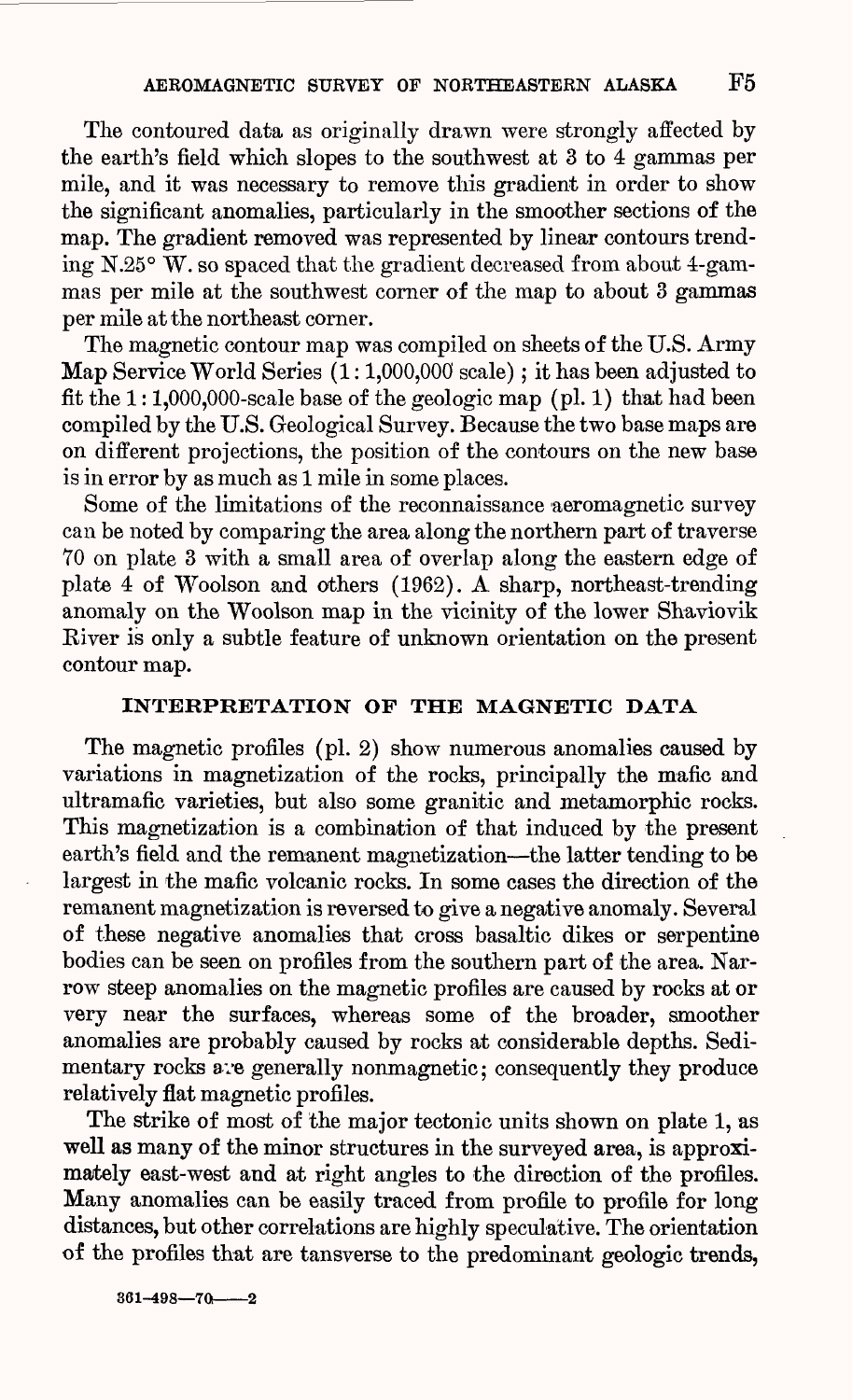together with the distinctive character of many of the magnetic anomalies, permits reasonably accurate coverage with widely spaced profiles.

The geologic map (pi. 1) shows areas of exposed magnetic crystalline rocks, which are known from reconnaissance or regional geologic mapping, and shows the inferred extension of these rocks beneath a cover of surficial deposits, sedimentary rocks, and other relatively nonmagnetic rocks. The rock types in areas with no outcrops are mapped by correlating the pattern of the profiles with those of exposed rocks nearby. Some very large, broad anomalies in the vicinity of the Kandik basin and Tintina trench may indicate deeply buried crystalline basement rocks of Precambrian age, but the rocks could be younger intrusives.

#### **MAJOR MAGNETIC FEATURES**

The magnetic profiles indicate that northeastern Alaska may be divided into five broad areas each of which has a distinctive magnetic character. These areas are shown on plate 3 and are described below.

Area A.—The eastern Brooks Range and small parts of the Arctic Foothills, Arctic Coastal Plain, and Porcupine Plateau geomorphic subdivisions (Wahrhaftig, 1965) compose area A. The magnetic profiles are generally flat, only a few minor anomalies apparently reflecting small areas of magnetic rocks at or near the surface. The profiles also have a few extremely broad low-amplitude undulations, which could represent magnetic rocks at great depth.

The published magnetic contour map of Naval Petroleum Reserve No. 4 and adjoining areas (Woolson and others, 1962, pi. 4) indicates that the area of low magnetic relief continues northwestward from area A to the lower Colville River, but does not continue westward to the Umiat area, which is characterized by closely spaced circular and ovoid anomalies. The area of low magnetic relief is also replaced eastward by more pronounced anomalies along the Alaska-Yukon border, as shown on profiles 87 and 88 (pi. 2).

The rocks exposed in area A are chiefly sedimentary and low-grade metamorphic rocks of Paleozoic age. Their low magnetic relief indicates that no major units of magnetic crystalline basement rocks occur at shallow depth in the area and that the sedimentary section is probably quite thick. The small size of the magnetic anomalies in area A suggests that detailed and well-controlled magnetic surveys would be needed to define its geologic structures, but present knowledge of the area's mineral potential does not justify such surveys.

Area B.—Lying between the Yukon-Porcupine Rivers and the eastern Brooks Range, area B includes parts of the central Brooks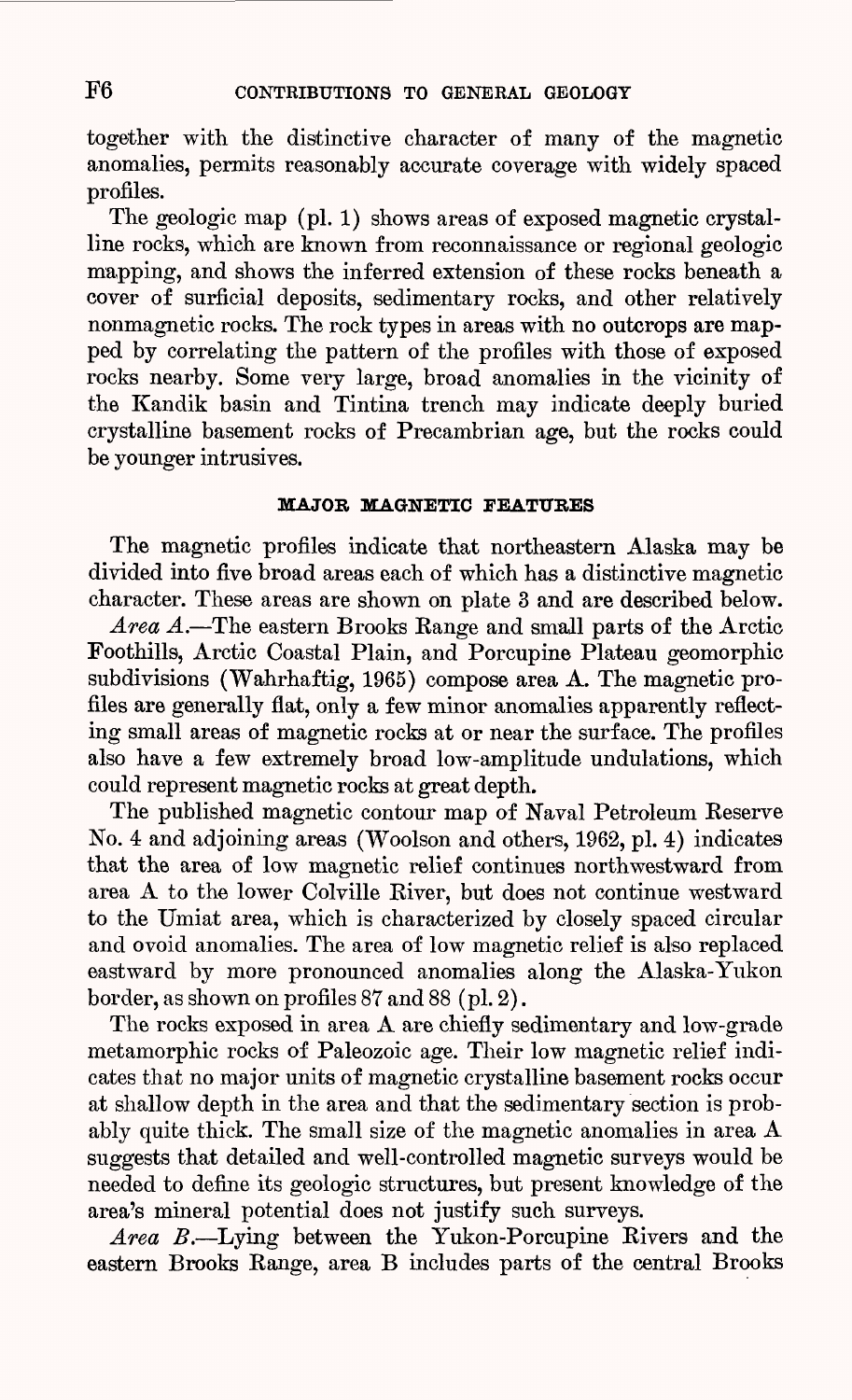Eange, Porcupine Plateau, Ambler-Chandalar Eidge and Lowland, Kokrine-Hodzana Highlands, and Yukon Flats. Most of the area is characterized by highly magnetic rocks as indicated by sharp anomaly peaks. The eastern part of area B is underlain by volcanic and other mafic and felsic crystalline rocks of Mesozoic and probable Paleozoic age; the western part is mainly underlain by schist of presumed Paleozoic age and granitic rocks of Mesozoic age. The sharp nearly linear change in magnetic character between profiles 45 and 75 suggests that between the East Fork of the Chandalar and the Coleen Eivers, part of the north boundary of area B is a major fault or series of faults. Similar evidence also suggests that the south boundary of area B coincides at least in part with another fault. A north-trending fault is also believed to cut the west end of the large body of Jurassic mafic rocks described by Eeiser, Lanphere, and Brosge (1965) near the East Fork of the Chandalar Eiver. The large magnetic anomalies, together with the metallic mineralization already known to exist in area B, suggest that additional systematic geophysical surveys here would be geologically informative and economically profitable.

Area C.-Parts of the Yukon Flats, Porcupine Plateau, Ogilvie Mountains, Eampart Trough, and the Yukon-Tanana Upland are included in area C. The magnetic profiles show moderate peaks that tend to be located in sharply defined areas along otherwise flat profiles. The area is bounded on the south by what appears to be a westward extension of the Tintina fault.

The area is underlain by a variety of sedimentary and mafic igneous rocks of Precambrian through Tertiary age, but it is largely blanketed by Quaternary alluvial deposits. Aeromagnetic surveys have already shown that extensive, shallow volcanic rocks limit the probable extent of petroleum-bearing rocks beneath the Yukon Flats (Zietz and others,  $1960$ ) so that other types of geophysical investigations will be needed to provide better information about the few areas where sedimentary rocks underlie the Quaternary cover.

Area D. The Yukon-Tanana Upland constitutes area D. The magnetic anomalies are diverse and most of them cannot be traced from one profile to another. Most of the anomalies in this region are narrow and have steep gradients. Therefore, they appear to be related to the surface rocks. The area is underlain principally by metasedimentary and meta-igneous rocks of Paleozoic and Precambrian (?) age, by serpentine of Paleozoic<sup>(?)</sup> age, and by granitic rocks of Mesozoic age. These rocks are differentiated on plate 1 largely on the basis of surface geologic mapping. If a more detailed survey were made, it might better differentiate the serpentine and igneous rocks from the metamorphic rocks in this mineralized area.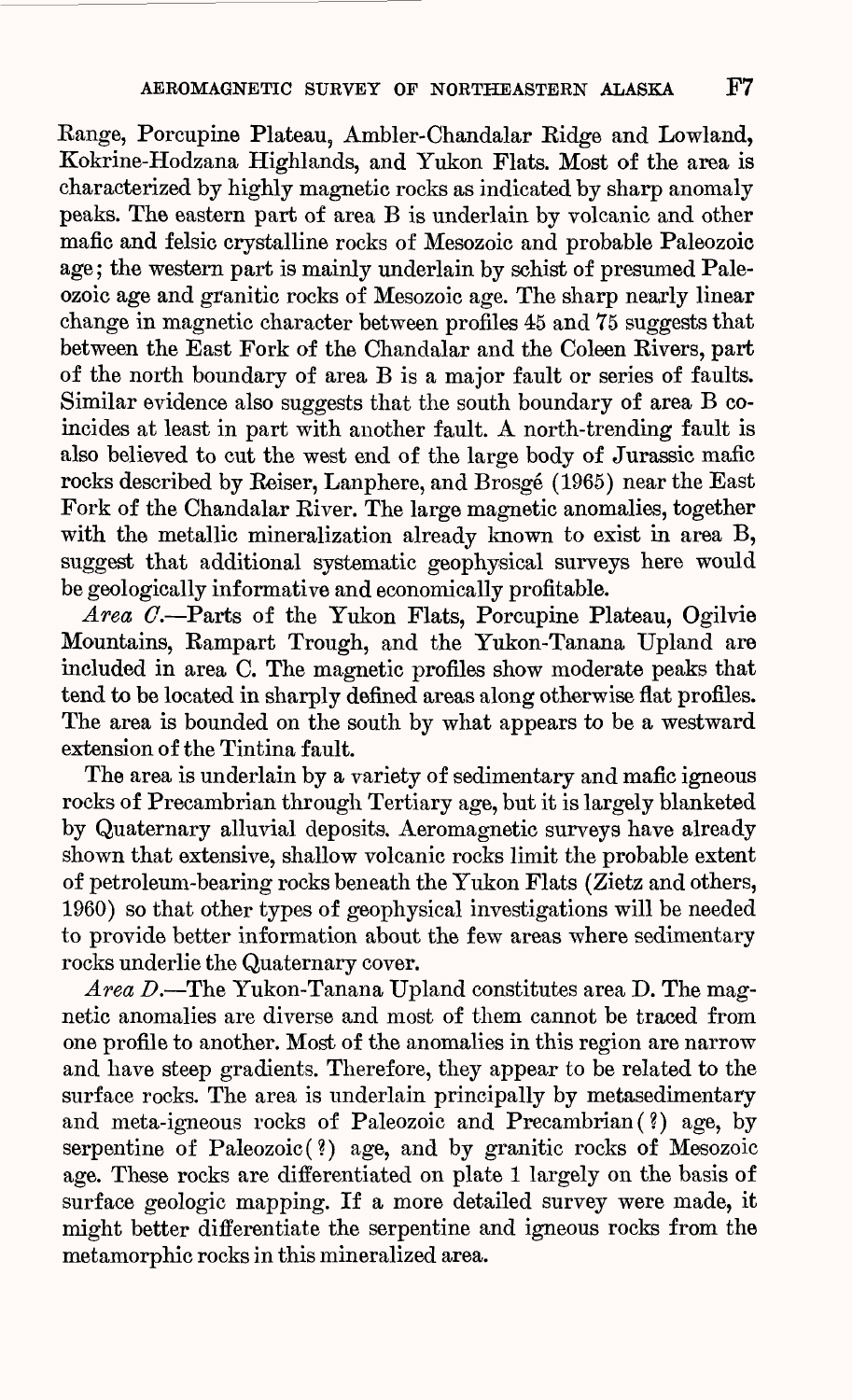Area E.-Small parts of the Porcupine Plateau, Yukon Flats, Yukon-Tanana Upland, and Ogilvie Mountains, and the extension of the Tintina Valley in Alaska are included in area E. The area is characterized by broad anomalies as much as 50 miles in width and of moderate amplitude. These anomalies probably indicate the presence of large bodies of magnetic rocks at considerable depth beneath the surface. Sedimentary rocks of Paleozoic and Mesozoic age underliemost of the area. However, the Tintina Valley and the Yukon Flats are underlain by nonmarine rocks of Late Cretaceous to late Cenozoic age, and the Hard Luck Creek area in the Ogilvie Mountains is underlain by the Tindir Group of late Precambrian age. Most of the Tindir Group consists of sedimentary rocks, but it also contains extrusive and intrusive mafic rocks; these are reflected on the magnetic profiles by steeper and greater anomalies superimposed on the broad anomalies of moderate amplitude.

#### DESCRIPTION OF SPECIFIC ANOMALIES

Specific anomalies within these five large areas are discussed in turn from north to south. The numbers for each feature refer to locations on the geologic map (pi. 1), the magnetic profiles (pi. 2), and the magnetic contour map (pi. 3), where they appear in parentheses.

- 1. Magnetic anomalies in the vicinity of the Komanzof uplift of Payne (1955) suggest that both the granitic and mafic rocks in that area have about the same magnetic intensity. These rocks intrude the metamorphic basement rocks and are apparently among the oldest intrusive rocks in the Brooks Range. The magnetic anomalies associated with these rocks are small, and trends of the individual anomalies are hard to establish because of the wide spacing of the profiles. However, the anomalies are probably significant because they persist in a narrow belt of considerable east-west extent. The rocks in this belt could connect with the northwest-striking magnetic rocks that are indicated beneath the Colville basin on the detailed aeromagnetic map of the Naval Petroleum Reserve (Woolson and others, 1962). Thus, these rocks in the northeastern Brooks Range may be part of the older terrane whose regional strike is transverse to the east-west strike of the younger rocks in the Brooks Range and Colville basin.
- 2. The north-trending magnetic high, shown by the contours on plate 3, could be explained by poor datum control between the flight lines, but it could also suggest an uplift of magnetic basement rocks along a fracture at considerable depth.
- 3. Two belts of major magnetic anomalies coincide with exposures of granite, schist, and metamorphosed mafic rocks in the southern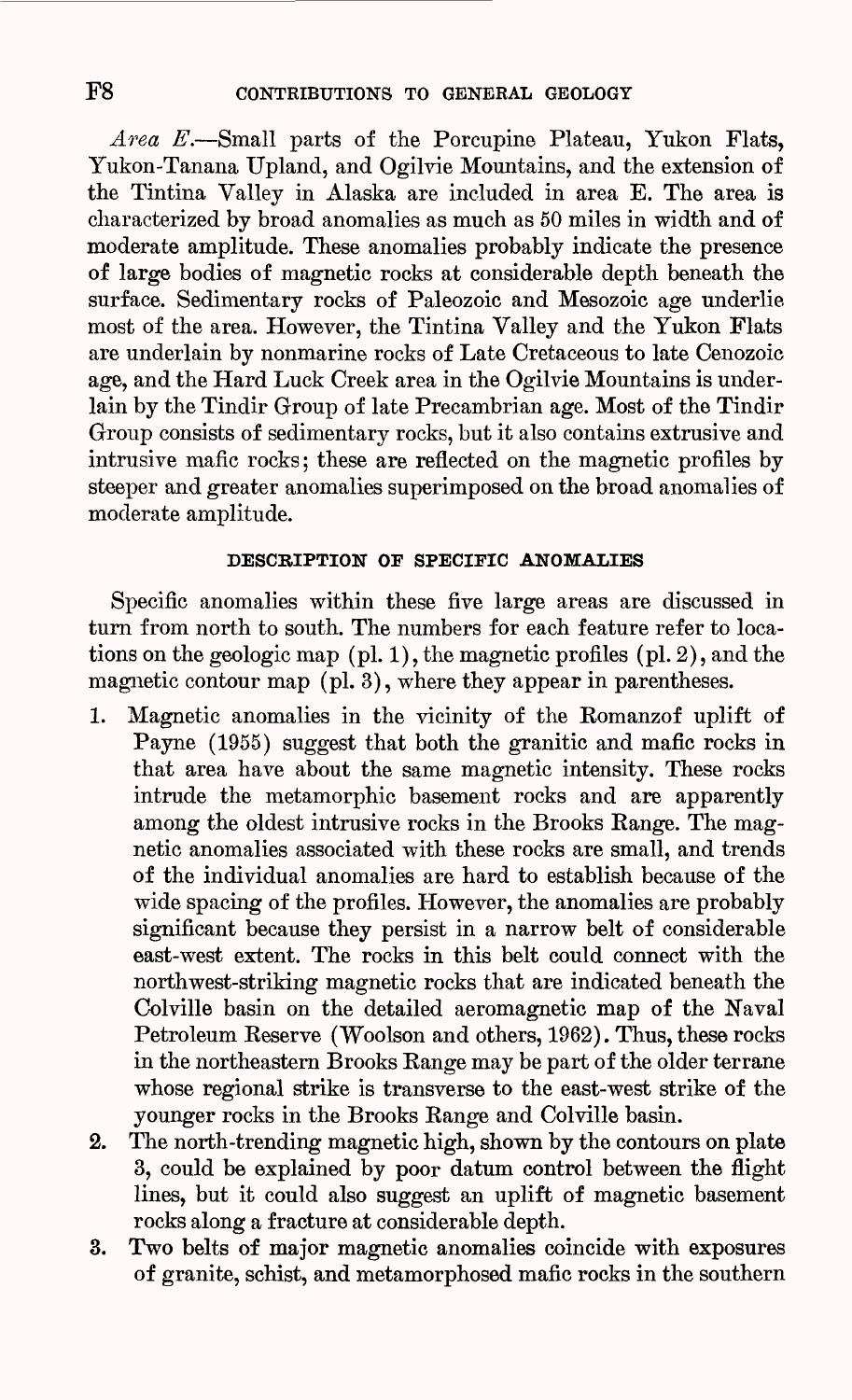Brooks Range (pis. 1 and 2). The northern belt probably represents the granite that may form the southern limit of the flatter magnetic profiles found in area A. The southern belt is characterized by sharp peaks, a few of which represent exposed metamorphosed mafic rocks. The entire southern anomaly could be due to similar mafic rocks at depth.

The granite, schist, and mafic rocks are replaced eastward by Paleozoic sedimentary rocks near the East Fork of the Chandalar River. There is unfortunately a wide gap in this area between magnetic profiles 71 and 75. Two pairs of intermediate profiles  $(72$  and  $73$ , and  $14A$  and  $14B$ ) do not extend far enough north to eliminate the possibility that some of the magnetic rocks extend across the unsurveyed interval beneath the sedimentary rocks. However, although they were flown at different elevations and although there may be location problems, the contrast between profiles 72 and 73 and adjacent profiles 14A, 71, and 75 suggests a gap in the magnetic rocks; this is indicated by the geologic contacts and the possible fault drawn on plate 1. However, the magnetic contour map in plate 3 shows an alternative interpretation in which the magnetic rocks are extended across the unsurveyed interval beneath the exposed Paleozoic sedimentary rocks. Similar interpretation problems also occur farther east between profiles 11 and 87, where geologic mapping indicates another discontinuity.

- A linear negative anomaly that strikes east-west along the south 4. boundary of the Brooks Range schist more or less coincides with the Ambler-Chandalar Ridge and Lowland section of Wahrhaftig (1965). This linear physiographic belt lies along the Cenozoic Kobuk tectonic trough of Payne (1955) and the north part of the Mesozoic Kobuk trough of Miller, Payne, and Gryc (1959). It has recently been described as the Kobuk trench by Grantz (1966). The outcrops along the anomaly consist of Paleozoic(?) and Mesozoic(?) phyllite, subgraywacke, chert, and volcanic rocks that strike generally parallel to the anomaly, but are cut by it in some places. These rocks extend as far east as the Middle Fork of the Chandalar River, where they terminate against the schist along a northeast-striking structural trend. However, the magnetic feature itself continues eastward across the schist as far as the East Fork of the Chandalar River where it also takes on a northeast trend between profiles 70 and 71.
- A distinctive magnetic high, which extends northeast from granitic 5. rocks in the vicinity of the Ray Mountains almost to the Old Crow Granite of Baadsgaard and others (1961), coincides with the Ruby "geanticline" of Payne (1955). Most of the rocks along the part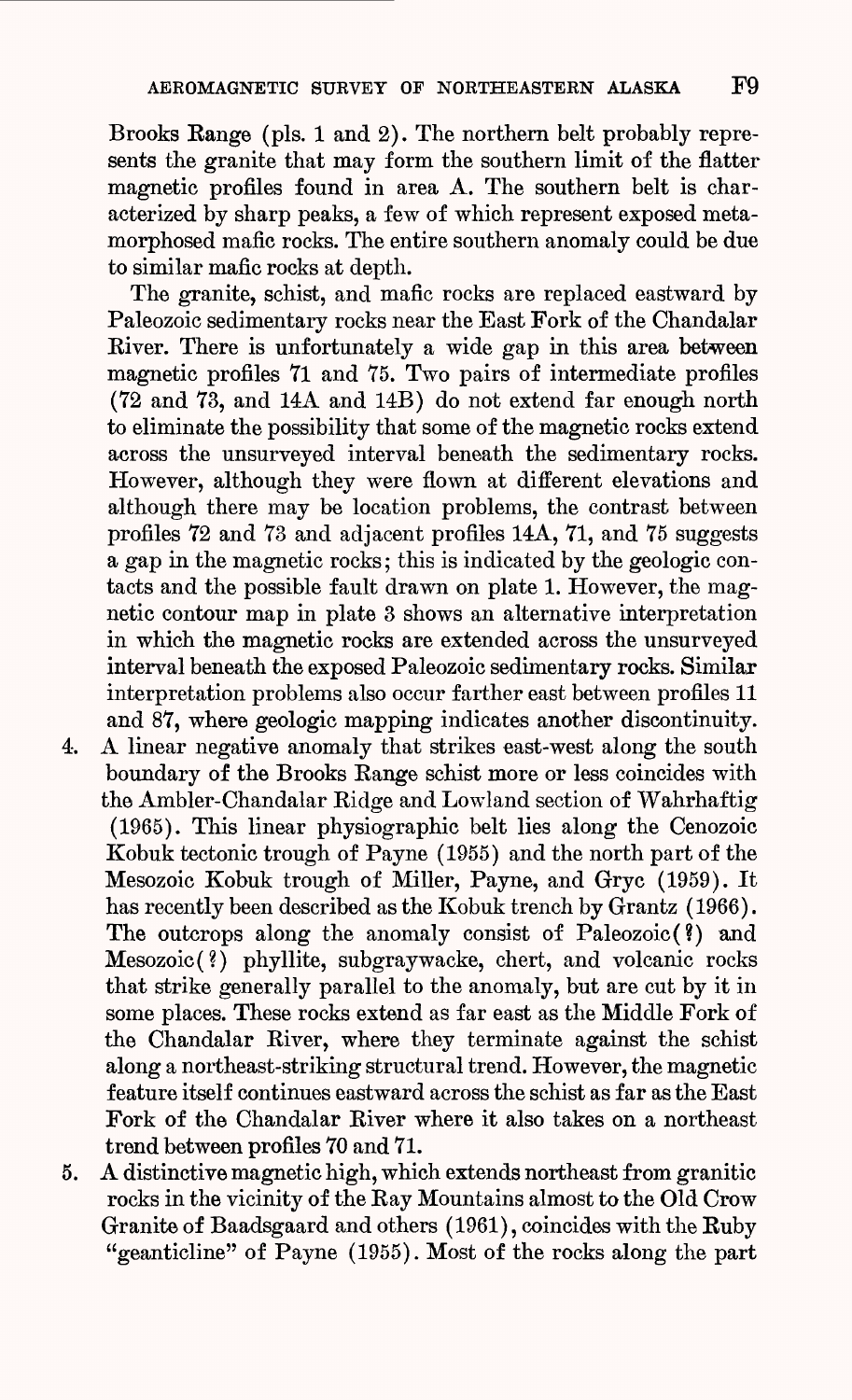of this structural feature that was crossed by magnetic profiles are either covered or unmapped, but presumably they are mostly granitic. The Euby uplift seems to cut across the strike of the rocks exposed on its flanks. Its east end coincides with a fault that Brosge and Eeiser have mapped (Grantz, 1966, U.S. Geological Survey, 1965, p. A103) as separating geosynclinal sequences of the Brooks Eange to the north from shelf sequences of the Porcupine River area to the south. This fault is believed to extend southwestward, separating granitic (?) rocks of the Euby uplift from volcanic and sedimentary rocks of the Yukon Flats area; it marks the approximate boundary between the magnetic patterns of areas B and C.

- 6,7. The mafic rocks in the Yukon Flats are shown on the map (pi. 1) to be widespread. All are grouped in a single general category in the absence of exposures other than the volcanics on the margins. Most of the magnetic anomalies could be caused by sheets of volcanic rock at a shallow depth overlying or within a sedimentary sequence. Two high-amplitude anomalies, one at  $143^{\circ}-144^{\circ}$  (6) and one west of  $147^\circ$  (7), indicate the presence of more massive bodies of possibly more magnetic rock; they may indicate source areas for the extrusive material.
- 8. The Yukon Flats area was considered a possible petroleum province in a sedimentary basin of Tertiary age by Miller, Payne, and Gryc (1959, p. 87-88). The aeromagnetic profiles suggest, on the contrary, that the Paleozoic or Mesozoic volcanic rocks that are exposed around the periphery of the Yukon Flats probably extend beneath the flats at relatively shallow depth (Zietz and others, 1960). A magnetic low (8, pis. 1 and 3) occupies the Porcupine Plateau just east of the flats and could represent the thickest section of sedimentary rocks. However, reconnaissance of the Black Eiver area (Brabb, 1969), indicates that the rocks in the vicinity of the magnetic low are probably Paleozoic or Precambrian rather than Tertiary and are outside the basin.
- 9. The major anomalies along the eastern border of the map between the Yukon and Porcupine Eivers may be separated from the volcanic terrane beneath the Yukon Flats by a major structural break in the Precambrian (?) basement rocks. This inferred structural break is shown as a fault in the geologic map (9, pi. 1). No major north-trending faults have yet been mapped in that area, but a well-developed north-trending joint or fault system has been observed on aerial photographs of the Yukon-Tanana Upland south of Eagle.
- 10. The Tintina fault zone is a major structural and topographic feature that marks the boundary between regionally metamor-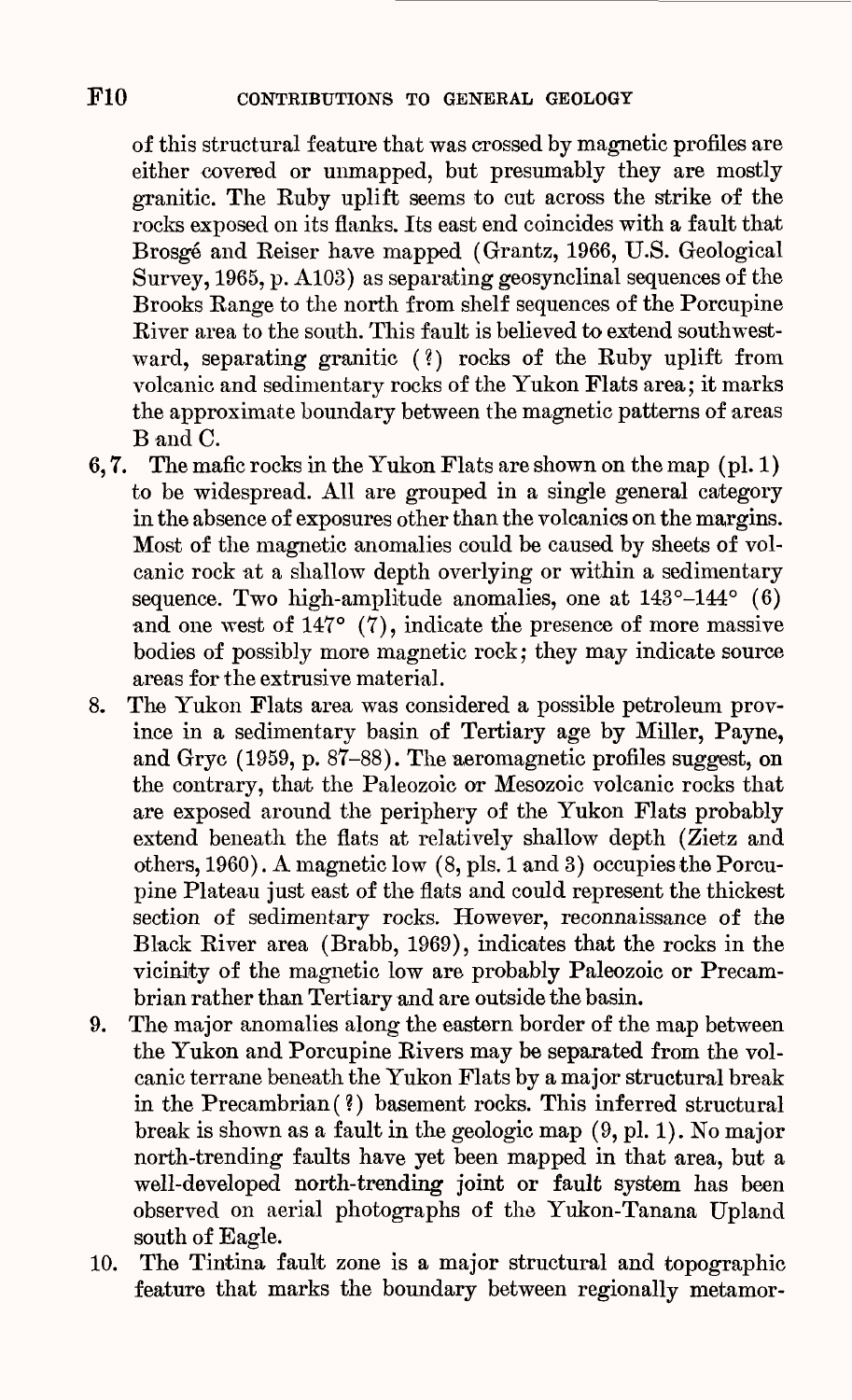phosed rocks of Paleozoic and Precambrian (?) age in the Yukon-Tanana Upland and sedimentary and volcanic rocks of Precambrian and Phanerozoic age in the Kandik Basin (Brabb, 1962). Folded and faulted nonmarine clastic rocks of Cretaceous and Tertiary age extend along the fault zone itself.

Grantz (1966) and Eoddick (1967) postulate that there has been about 75 to 220 miles of right-lateral displacement along the Tintina fault zone since late Mesozoic time.

The Tintina fault zone lies along a pronounced magnetic gradient that decreases southward. Detailed aeromagnetic maps (Canada Geol. Survey, 1966) on the Canadian side of the border also show that the Tintina fault zone coincides with either a distinct southward magnetic gradient or with the crest of a belt of linear high magnetic anomalies.

11. The northwestern part of the Tintina fault zone between lines 77 and 79 coincides with a broad deep-seated magnetic anomaly which seems to die out toward the northwest. This broad high has a distinct linear trend that almost parallels the fault zone except in the east where it swings north and gradually broadens. The form of the anomaly suggests a deep intrusive, the emplacement of which may have been structurally related to the fault zone. However, the wider eastern part of the anomaly (11, pi. 3) coincides with most of the known outcrops of the Precambrian Tindir Group and therefore may represent an uplift of Precambrian basement rocks beneath the Tindir Group.

The association of the magnetic high with a late Mesozoic and Cenozoic nonmarine sedimentary section in the Tintina Valley is similar to the association noted by Grantz and Zietz (1960) of magnetic highs with larger sedimentary basins. However, the width and length of the Tintina anomaly in relation to the narrower and shorter Tintina sedimentary outcrop decreases the similarity.

12. Several small, sharp anomalies in the Yukon-Tanana Upland coincide with mapped pods or masses of serpentine in two belts previously described by Mertie (1937). Magnetic patterns in this part of the map indicate that the serpentine is more extensive than had been mapped, and detailed aeromagnetic surveys may reveal additional serpentine pods. Serpentine is a mineral "target" because it is associated with asbestos deposits in a similar geologic terrane near Dawson, Yukon Territory (Green and Godwin, 1964, p. 19-22). The 1,100-gamma anomaly at Mount Sorensen, the largest recorded anomaly in the present aeromagnetic survey, and another large anomaly in the headwaters of the Salcha River should also be investigated for mineral deposits.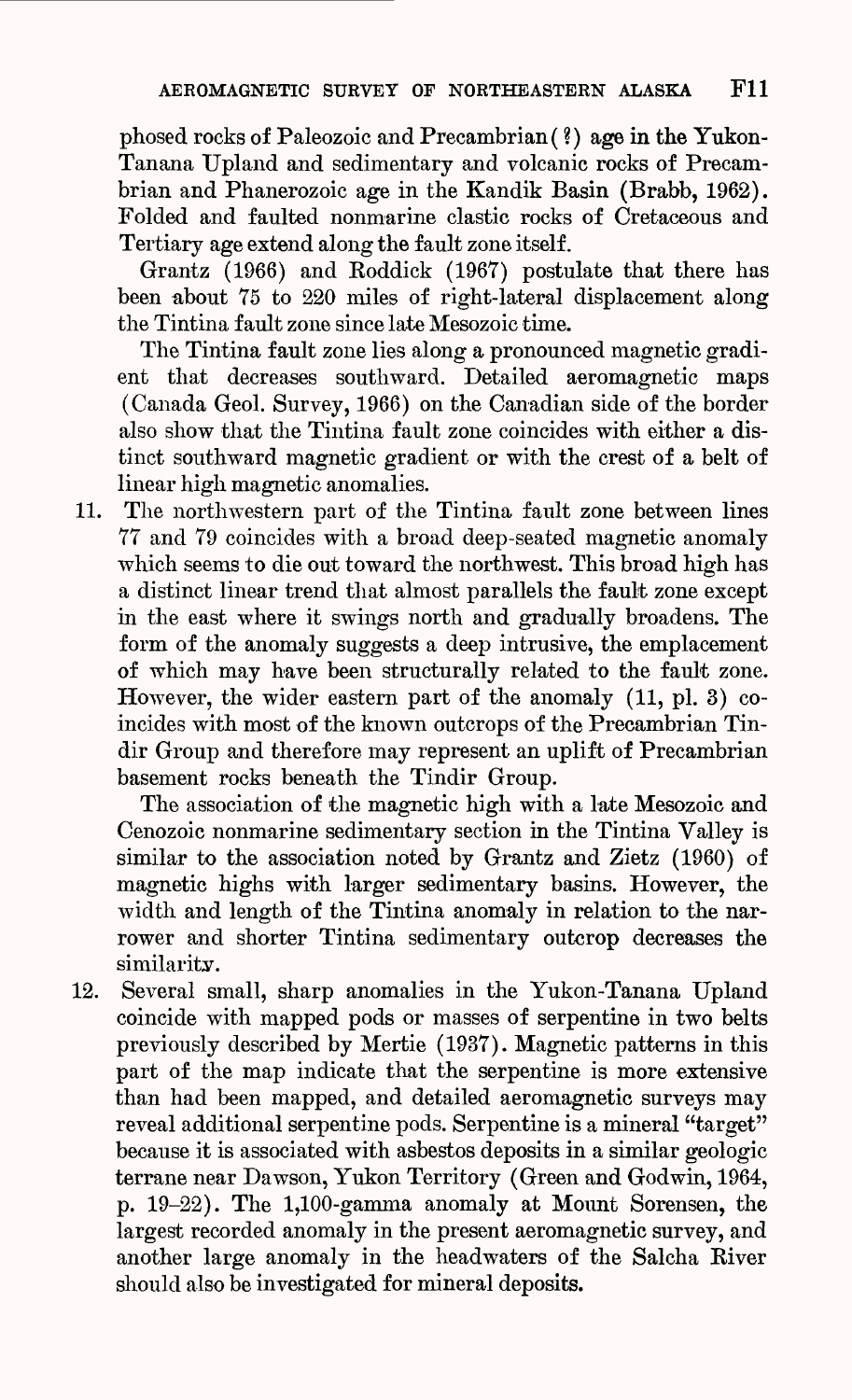#### **CONCLUSIONS**

The experiment of using widely spaced aeromagnetic profiles to determine gross structural features in northeastern Alaska seems to have been valuable. The survey was hampered by bad flying weather and by failures of newly installed navigation equipment on the aircraft. The instrumental modifications have already been made, however, and future reconnaissance surveys could be planned with sufficient controls to produce a better coverage and a generalized contour map of more uniform quality. Some features, such as the Tintina fault zone, Ruby uplift, and Kobuk trench, were traced for distances of more than 100 miles by characteristic magnetic anomalies, and where the line spacing did not exceed 10 miles, they could be traced beyond their known geologic exposures. Other features, such as the inferred north-trending faults and the serpentine belts, had not been previously identified by surface geologic methods. The probable extension of volcanic rocks beneath the Yukon Flats limits the size of a possible Tertiary petroleum basin and demonstrates the need for additional geophysical data in the parts of the flats where volcanic rocks were not revealed. Furthermore, the data will be useful for planning and stimulating future magnetic surveys in other areas. The discovery of large magnetic anomalies in the Mount Sorensen and Salcha River areas opens up new possibilities for the exploration for mineral deposits associated with ultramafic rocks and should help to stimulate additional detailed aeromagnetic surveys in the Yukon-Tanana Upland.

#### **REFERENCES CITED**

- Andreasen, G. E., 1960b, Total intensity aeromagnetic profiles of the Yukon Flats-Kandik area, Alaska: U.S. Geol. Survey open-file rept., 7 sheets.
	- 1960a, Total intensity aeromagnetic profiles of the Brooks Range, Alaska: U.S. Geol. Survey open-file rept., 3 maps.
- Andreasen, G. E., Wahrhaftig, Clyde, and Zietz, Isidore, 1964, Aeromagnetic reconnaissance of the east-central Tanana Lowland, Alaska: U.S. Geol. Survey Geophys. Inv. Map GP-447, scale 1:125,000.
- Baadsgaard, Halfden, Folinsbee, R. E., and Lipson, J. L, 1961, Caledonian or Acadian granites of the northern Yukon Territory, *in Raasch,* G. O., ed., Geology of the Arctic, Volume 1: Internat. Symposium Arctic Geology, 1st, Calgary, Alberta, 1960, Proc., p. 458-465.
- Balsley, J. R., Jr., 1952, Aeromagnetic surveying *in* Landsberg, H. E., ed., Advances in geophysics, Volume 1: New York, Academic Press, p. 313-349.

Brabb, E. E., 1962, Preliminary geologic map of part of the Charley River quadrangle, east-central Alaska: U.S. Geol. Survey open-file map.

 compiler, 1969, Preliminary geologic map of the Black River quadrangle, east-central Alaska: Anchorage, Alaska, The Mapmakers.

Brabb, E. E., and Churkin, Michael, Jr., 1964, Preliminary geologic map of the Charley River quadrangle, east-central Alaska: U.S. Geol. Survey open-file map, scale 1: 250,000.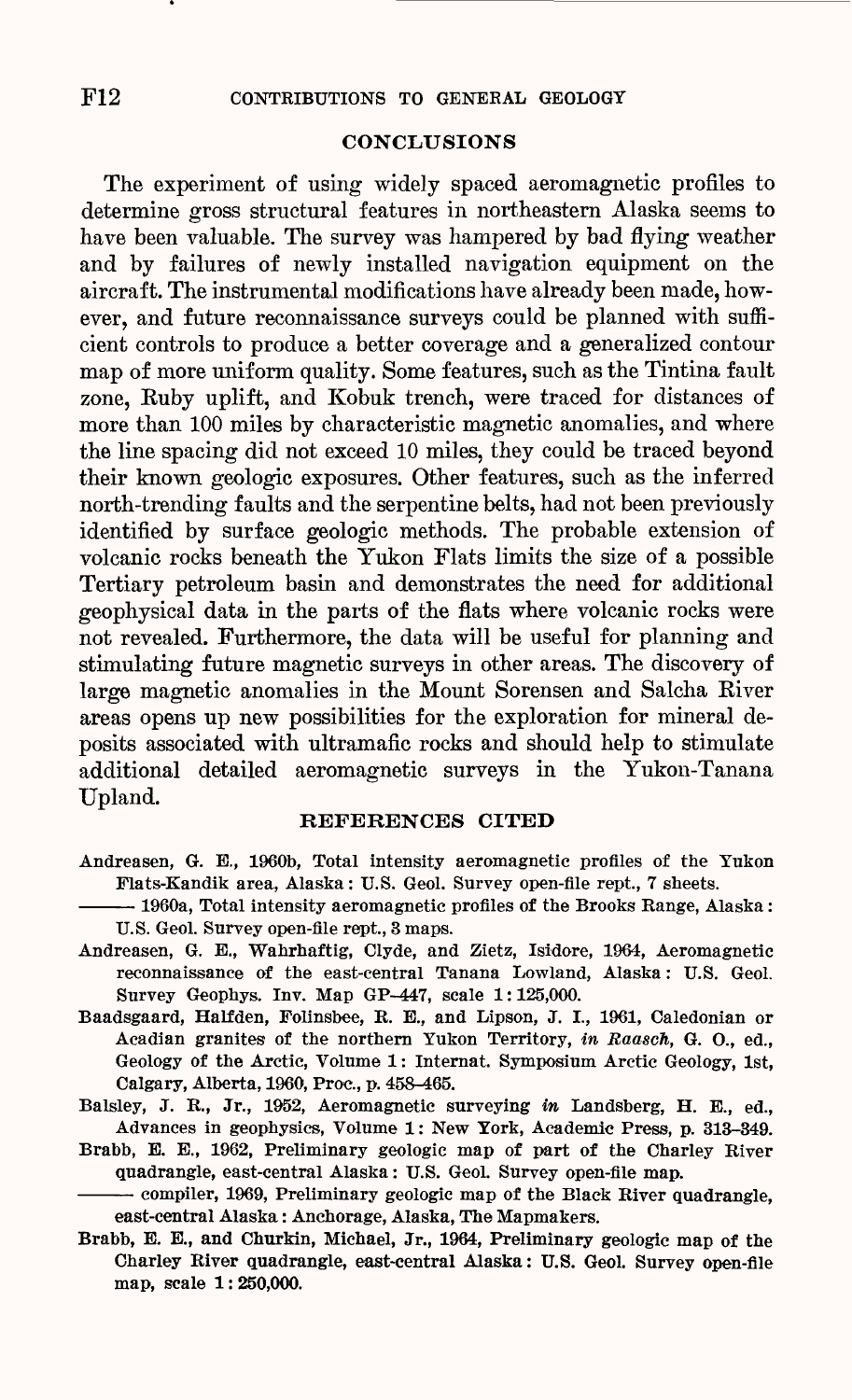1965, Preliminary geologic map of the Eagle D-l quadrangle, east-central Alaska: U.S. Geol. Survey open-file map, scale 1:63,360.

Brosge, W. P., and Reiser, H. N., 1960, Progress map of the geology of the 1962a, Preliminary geologic map of the Christian quadrangle, Alaska: Wiseman quadrangle, Alaska: U.S. Geol. Survey open-file map.

U.S. Geol. Survey open-file map. — 1962a, Preliminary geologic map of the Christian quadrangle, Alaska:<br>U.S. Geol. Survey open-file map.<br>— 1962b, Geologic map of the Chandalar quadrangle, Alaska: U.S. Geol.

Survey open-file map.

- Canada Geological Survey, 1966, Aeromagnetic maps, Sixty Mile, Forty Mile, Mount Gladman, Last Chance Creek, California Creek, Cassiar Creek, Shell Creek, and 116 C/16, Yukon Territory: Canada Geol. Survey Geophysics Papers 4269, 4270, 4271, 4272, 4283, 4284, 4285, 4286, scale 1: 63,360.
- Eakin, H. M., 1916, The Yukon-Koyukuk region, Alaska: U.S. Geol. Survey Bull. 631, 88 p.
- Foster, H. L., and Schmoll, H. R., compilers, 1963, Geology and terrain summary, Eagle quadrangle, *in* Terrain study of the Exercise Polar Siege area, Yukon, Alaska: U.S. Defense Intelligence Agency PC 310/1-3-63, pi. 4, 1:250,000.
- Grantz, Arthur, Zietz, Isidore, and Andreasen, G., 1963, An aeromagnetic reconnaissance of the Cook Inlet area, Alaska: U.S. Geol. Survey Prof. Paper 316-G, p. 117-134.
- Grantz, Arthur, 1966, Strike-slip faults in Alaska: U.S. Geol Survey open-file rept, 82 p.
- Grantz, Arthur, and Zietz, Isidore, 1960, Possible significance of broad magnetic highs over belts of moderately deformed sedimentary rocks in Alaska and California, *m* Short papers in the geological sciences: U.S. Geol. Survey Prof. Paper 400-B, p. B342-B347.
- Green, L. H., and Godwin, C. L, 1964, The mineral industry of Yukon Territory and Southeastern District of Mackenzie, Northwest Territories, 1963: Canada Geol. Survey Paper 64-36, 94 p.
- Gregory, A. F., Bower, Margaret E., Morley, L. W., 1961, Geological interpretation of aeromagnetic profiles from the Canadian Arctic Archipelago, *in*  Raasch, G. D., ed., Geology of the Arctic, Volume 1: Toronto, Ontario, Univ. Toronto Press, p. 427-437.
- Lathram, E. H., 1965, Preliminary geologic map of northern Alaska: U.S. Geol. Survey open-file map, scale 1:1,000,000.
- Maddren, A. G., 1913, The Koyukuk-Chandalar region, Alaska: U.S. Geol. Survey Bull. 532,119 p.
- Mendenhall, W. C., 1902, Reconnaissance from Fort Hamlin to Kotzebue Sound, Alaska, by way of Dall, Kanuti, Alien, and Kowak Rivers: U.S. Geol. Survey Prof. Paper 10,68 p.
- Mertie, J. B., Jr., 1937, The Yukon-Tanana region, Alaska: U.S. Geol. Survey Bull. 532,119 p.
- Miller, D. J., Payne, T. G., and Gryc, George, 1959, Geology of possible petroleum provinces in Alaska with an annotated bibliography by E. H. Cobb: U.S. Geol. Survey Bull. 1094,131 p.
- Morley, L. W., 1953, The areal distribution of geomagnetic activity as an aeromagnetic survey problem near the auroral zone: Am. Geophys. Union Trans., v. 34, no. 6, p. 836-840.
- Payne, T. G., 1955, Mesozoic and Cenozoic tectonic elements **of Alaska:** U.S. Geol. Survey Misc. Geol. Inv. Map 1-84, scale 1:5,000,000.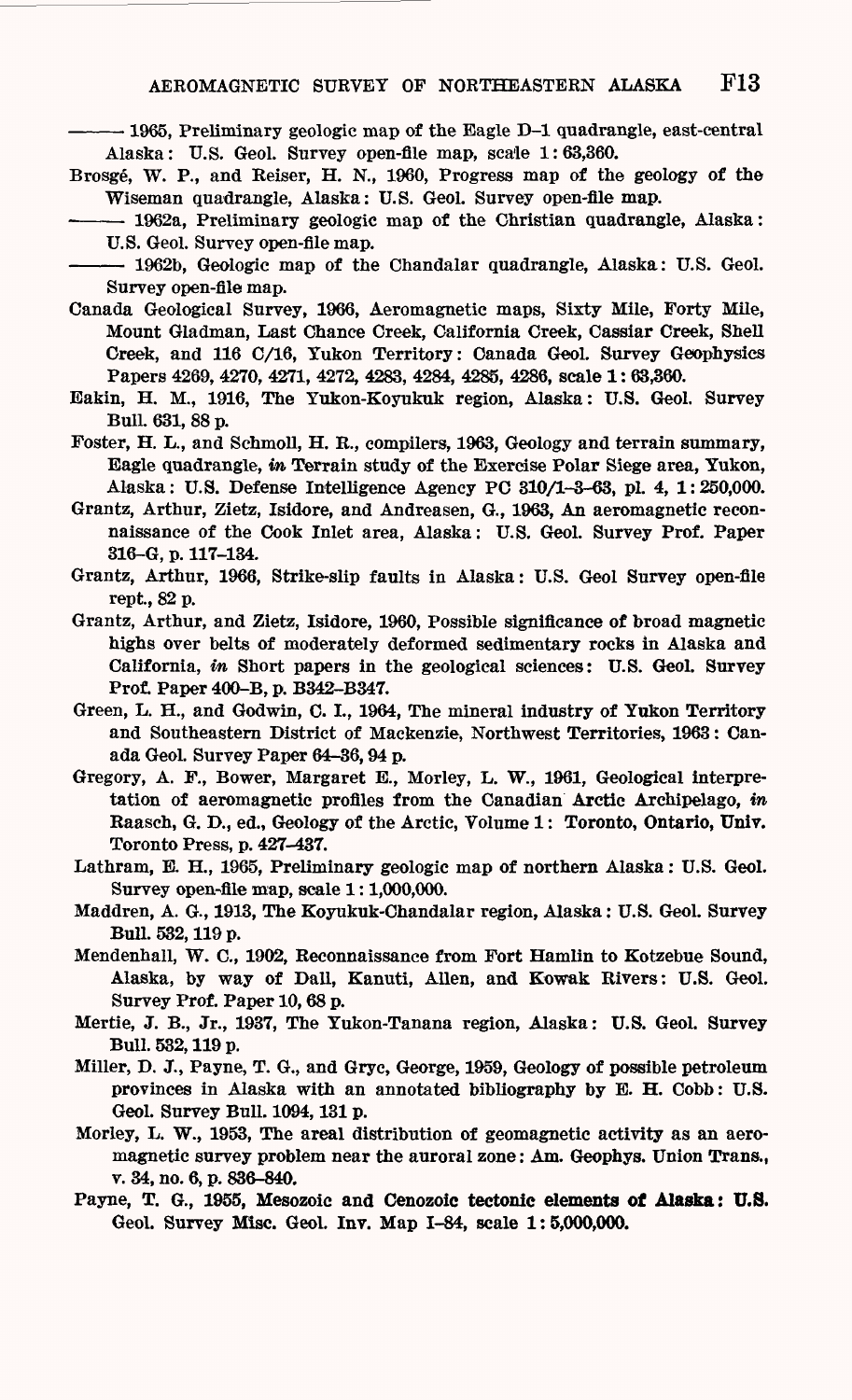- Péwé, Troy, Wahrhaftig, Clyde, and Weber, F. R., 1966, Geologic map of the Fairbanks quadrangle, Alaska: U.S. Geol. Survey Misc. Geol. Inv. Map 1-455, scale 1: 250,000.
- Reiser, H. N., Lanphere, M. A., and Brosgé, W. P., 1965, Jurassic age of a mafic igneous complex, Christian quadrangle, Alaska: U.S. Geol. Survey Prof. Paper 525-C, p. C68-C71.
- Roddick, J. A., 1967, Tintina trench: Jour. Geology, v. 75, no. 1, p. 23-33.
- U.S. Geological Survey, 1965, Stratigraphy along Porcupine River [east-central Alaska], *in* Geological Survey research 1965: U.S. Geol. Survey Prof. Paper 525-A, p. A103.
- Wahrhaftig, Clyde, 1965, Physiographic divisions of Alaska: U.S. Geol. Survey Prof. Paper 482, 52 p.
- Weber, F. R., and others, compilers, 1964, Big Delta, Geology and terrain summary, *in* Terrain study of the Exercise Polar Strike Area Yukon-Tanana Region, Alaska: U.S. Defense Intelligence Agency AP-1-130-1-7-64-INT, pi. 5, scale 1:250,000.
- Wescott, Eugene M., 1960, Magnetic and telluric current disturbances in Alaska: Geophysics, v. 25, no 6, p. 1242-1250.
- White, M. G., 1952, Reconnaissance for radioactive deposits along the upper Porcupine and lower Coleen Rivers, northeastern Alaska: U.S. Geol. Survey Circ. 185,13 p.
- Williams, J. R., 1962, Geologic reconnaissance of the Yukon Flats district, Alaska: U.S. Geol. Survey Bull. 1111-H, p. 289-^331.
- Woolson, J. R., and others, 1962, Seismic and gravity surveys of Naval Petroleum Reserve No. 4 and adjoining areas, Alaska: U.S. Geol. Survey Prof. Paper 304-A, 25 p.
- Zietz, Isidore, Andreasen, G. E., and Grantz, Arthur, 1960, Regional aeromagnetic surveys of possible petroleum provinces in Alaska: U.S. Geol. Survey Prof. Paper 400-B, p. B75-B76.
- Zietz, Isidore, King, E. R., Geddes, Wilburt, and Lidiak, E., 1966, Crustal study of a continental strip from the Atlantic Ocean to the Rocky Mountains: Geol. Soc. America Bull., v. 77, no. 12, p. 1427-1447.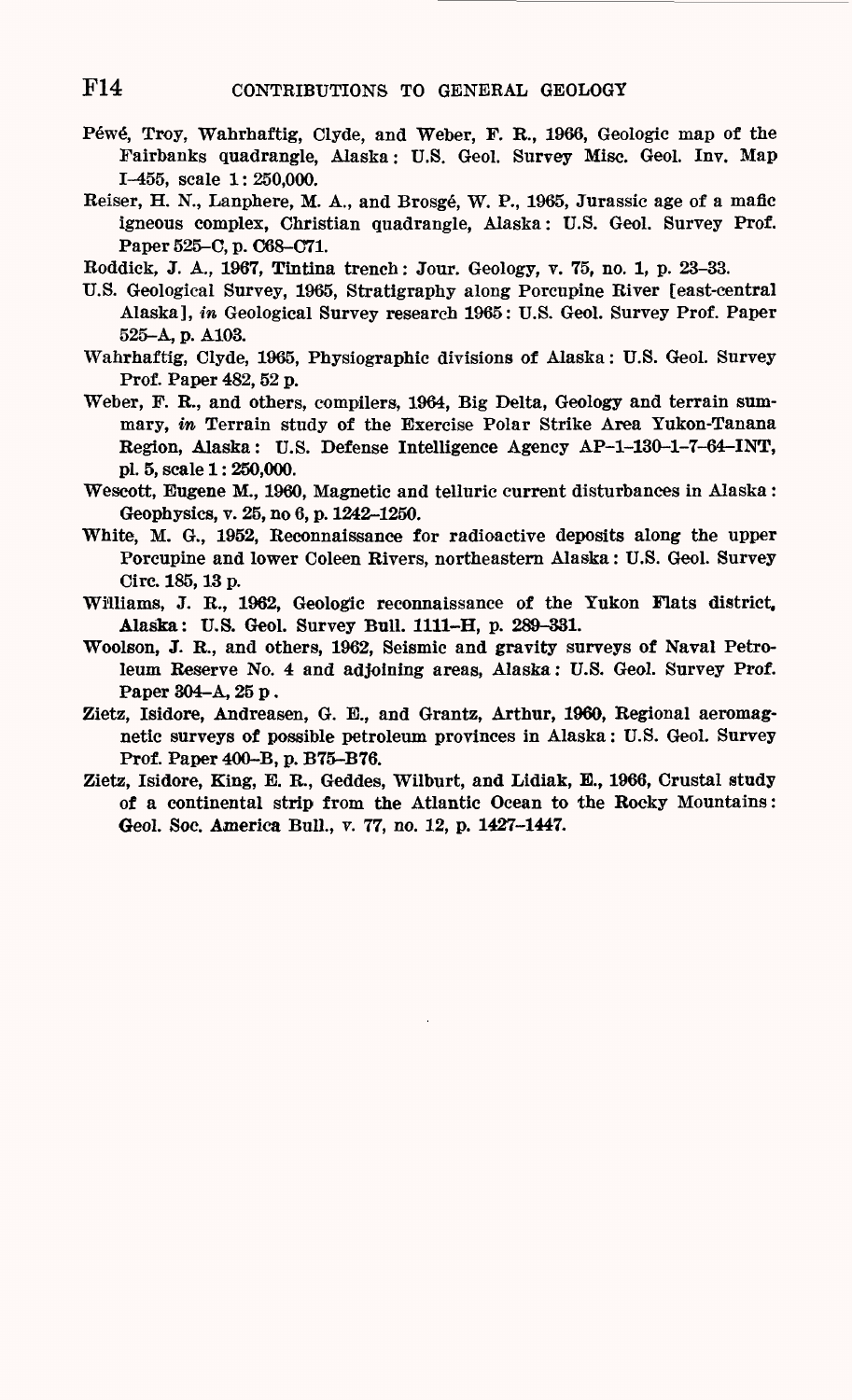$\label{eq:2.1} \frac{1}{2} \int_{\mathbb{R}^3} \frac{1}{\sqrt{2}} \, \mathrm{d} x \, \mathrm{d} y \, \mathrm{d} y \, \mathrm{d} y \, \mathrm{d} y \, \mathrm{d} y \, \mathrm{d} y \, \mathrm{d} y \, \mathrm{d} y \, \mathrm{d} y \, \mathrm{d} y \, \mathrm{d} y \, \mathrm{d} y \, \mathrm{d} y \, \mathrm{d} y \, \mathrm{d} y \, \mathrm{d} y \, \mathrm{d} y \, \mathrm{d} y \, \mathrm{d} y \, \mathrm{d} y \, \mathrm{d} y \, \mathrm{d$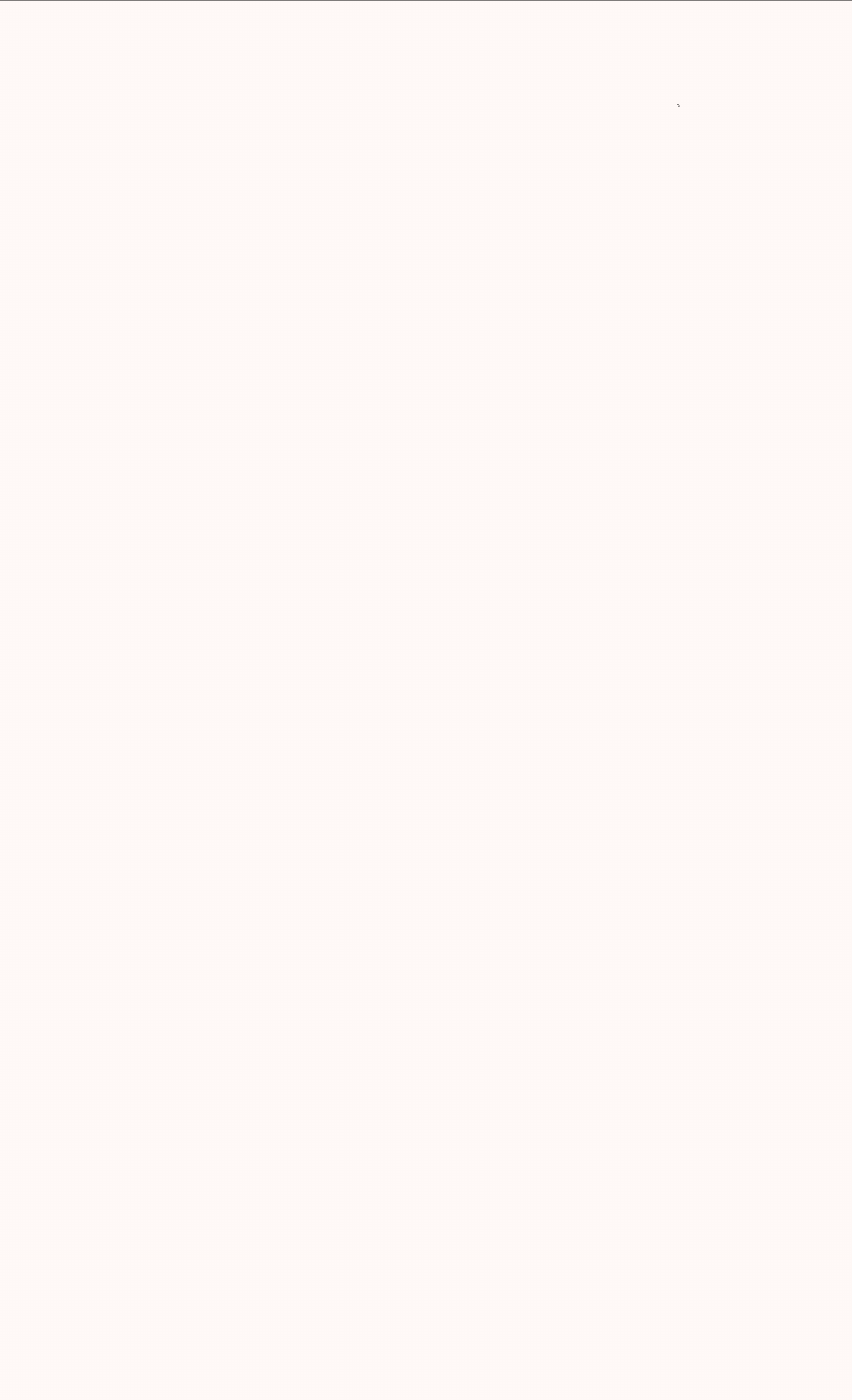$\sim 10^{11}$